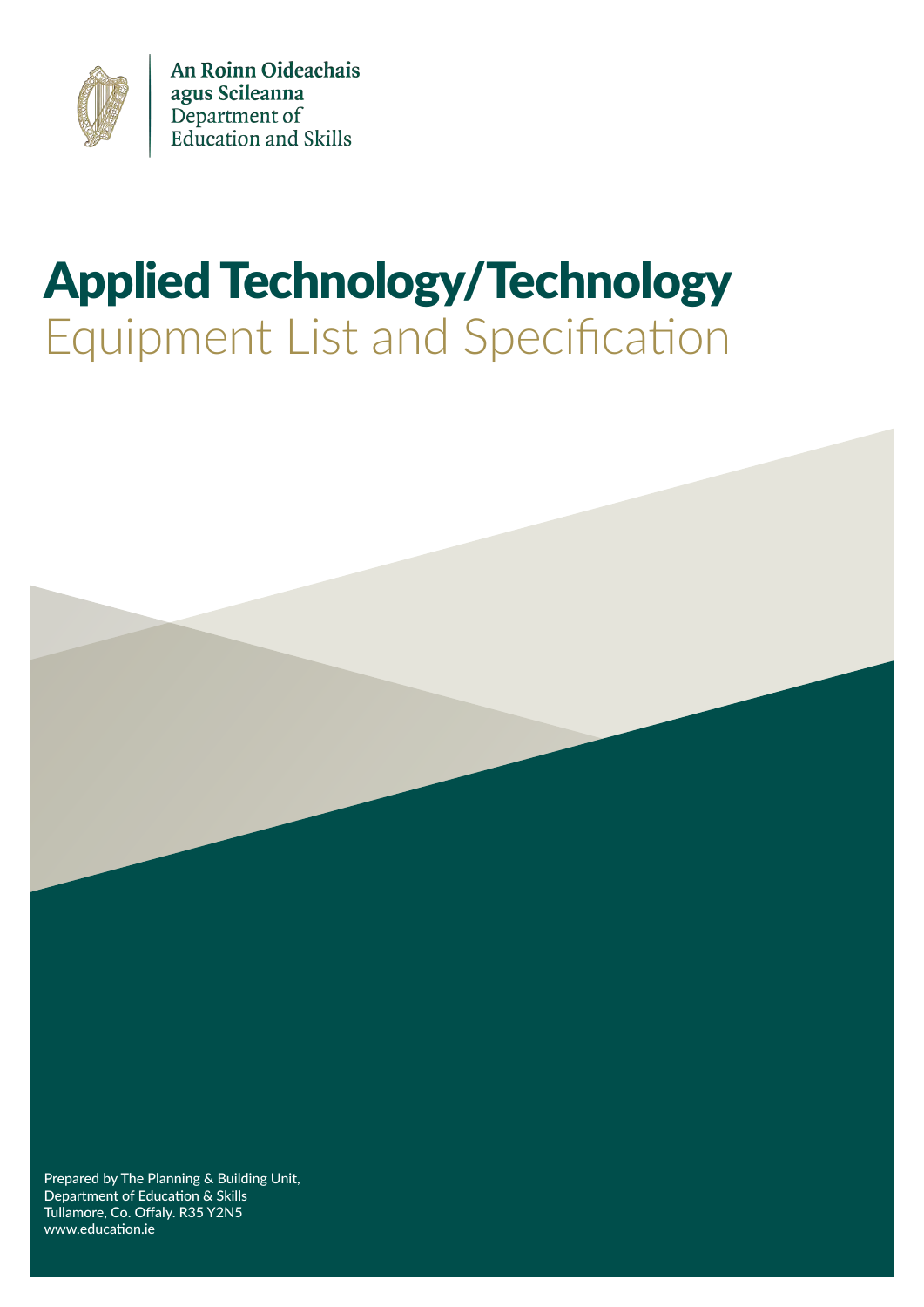## Applied Technology and Technology Equipment List A

| <b>Section 1: Drawing and Design</b> |                                                                                                                                                                                                                                                                                                             |                                                                              |           |
|--------------------------------------|-------------------------------------------------------------------------------------------------------------------------------------------------------------------------------------------------------------------------------------------------------------------------------------------------------------|------------------------------------------------------------------------------|-----------|
| Code<br>Quantity                     |                                                                                                                                                                                                                                                                                                             | <b>Description and Specification</b>                                         | Cost<br>€ |
| <b>TECH/A/101</b><br>1               | Set of (magnetic) drawing equipment, for (magnetic) chalkboard, to include<br>(i) compass with steel point (500mm), (ii) $60^{\circ}/30^{\circ}$ set square (500mm), (iii)<br>45° set square (500mm), (iv) protractor (425mm) and (v) heavy duty rule<br>with bevelled edges (1000mm).                      |                                                                              |           |
|                                      | Manufacturer:                                                                                                                                                                                                                                                                                               | Catalogue No.:                                                               |           |
| <b>TECH/A/102(A)</b><br>25           | edges to blade; blade screwed and dowelled to stock or equal.                                                                                                                                                                                                                                               | T-squares: A2 size, tape blade, best quality hardwood, with maple or acrylic |           |
|                                      | Manufacturer:                                                                                                                                                                                                                                                                                               | Catalogue No.:                                                               |           |
|                                      |                                                                                                                                                                                                                                                                                                             | <b>OR</b>                                                                    |           |
| TECH/A/102(B)<br>25                  | with low reflectance.                                                                                                                                                                                                                                                                                       | Stainless steel T-square with fixed light cast aluminium head, brushed blade |           |
|                                      | Manufacturer:                                                                                                                                                                                                                                                                                               | Catalogue No.:                                                               |           |
| <b>TECH/A/103</b><br>25              | Portable Desktop Drawing Board, A2 size, solid core/particle board/multi-<br>ply, white high pressure laminate above and below, pvc edges and square<br>corners, with rubber feet. Simple robust mechanism to allow use at 0° and<br>20°, with rubber tractor grip to facilitate overhanging of table edge. |                                                                              |           |
|                                      | Manufacturer:                                                                                                                                                                                                                                                                                               | Catalogue No.:                                                               |           |
| <b>TECH/A/104</b><br>30              | Graphics/DCG wooden box set, to come with 4" acrylic protractor,<br>60°/30° & 45° Set Squares (transparent heavy duty, non-brittle plastic,<br>with bevelled edge and open centre. Sizes: 200mm, 2mm thick), quickset<br>adjustable compass, H and 2H pencils, Vinyl eraser, Metal sharpener and<br>Clips.  |                                                                              |           |
|                                      | Manufacturer:                                                                                                                                                                                                                                                                                               | Catalogue No.:                                                               |           |
| <b>TECH/A/105</b>                    | 1000mm Steel rule.                                                                                                                                                                                                                                                                                          |                                                                              |           |
| 2                                    | Manufacturer:                                                                                                                                                                                                                                                                                               | Catalogue No.:                                                               |           |
| <b>TECH/A/106</b>                    | Scaled rule, acrylic, 300mm, suitable for graphics/drawing.                                                                                                                                                                                                                                                 |                                                                              |           |
| 24                                   | Manufacturer:                                                                                                                                                                                                                                                                                               | Catalogue No.:                                                               |           |
| <b>TECH/A/107</b>                    | 300mm Steel rule.                                                                                                                                                                                                                                                                                           |                                                                              |           |
| 25                                   | Manufacturer:                                                                                                                                                                                                                                                                                               | Catalogue No.:                                                               |           |
| <b>TECH/A/108</b>                    | Circle template, acrylic type, c.2mm to 50mm diameter circles.                                                                                                                                                                                                                                              |                                                                              |           |
| 1                                    | Manufacturer:                                                                                                                                                                                                                                                                                               | Catalogue No.:                                                               |           |
| <b>TECH/A/109</b>                    | Flexi-curve, suitable for technical graphics work.                                                                                                                                                                                                                                                          |                                                                              |           |
| 1                                    | Manufacturer:                                                                                                                                                                                                                                                                                               | Catalogue No.:                                                               |           |
| <b>TECH/A/110</b>                    | French curves, set of three, moulded plastic with ellipse form.                                                                                                                                                                                                                                             |                                                                              |           |
| 1                                    | Manufacturer:                                                                                                                                                                                                                                                                                               | Catalogue No.:                                                               |           |
| <b>TECH/A/111</b>                    | Erasing shield, stainless steel type.                                                                                                                                                                                                                                                                       |                                                                              |           |
| 1                                    | Manufacturer:                                                                                                                                                                                                                                                                                               | Catalogue No.:                                                               |           |
| <b>TECH/A/112</b>                    | 50m Surveyor's fibre measuring tape.                                                                                                                                                                                                                                                                        |                                                                              |           |
| $\overline{2}$                       | Manufacturer:                                                                                                                                                                                                                                                                                               | Catalogue No.:                                                               |           |
| <b>TECH/A/113</b>                    | Cutting knife, scalpel type with disposable blades.                                                                                                                                                                                                                                                         |                                                                              |           |
| 25                                   | Manufacturer:                                                                                                                                                                                                                                                                                               | Catalogue No.:                                                               |           |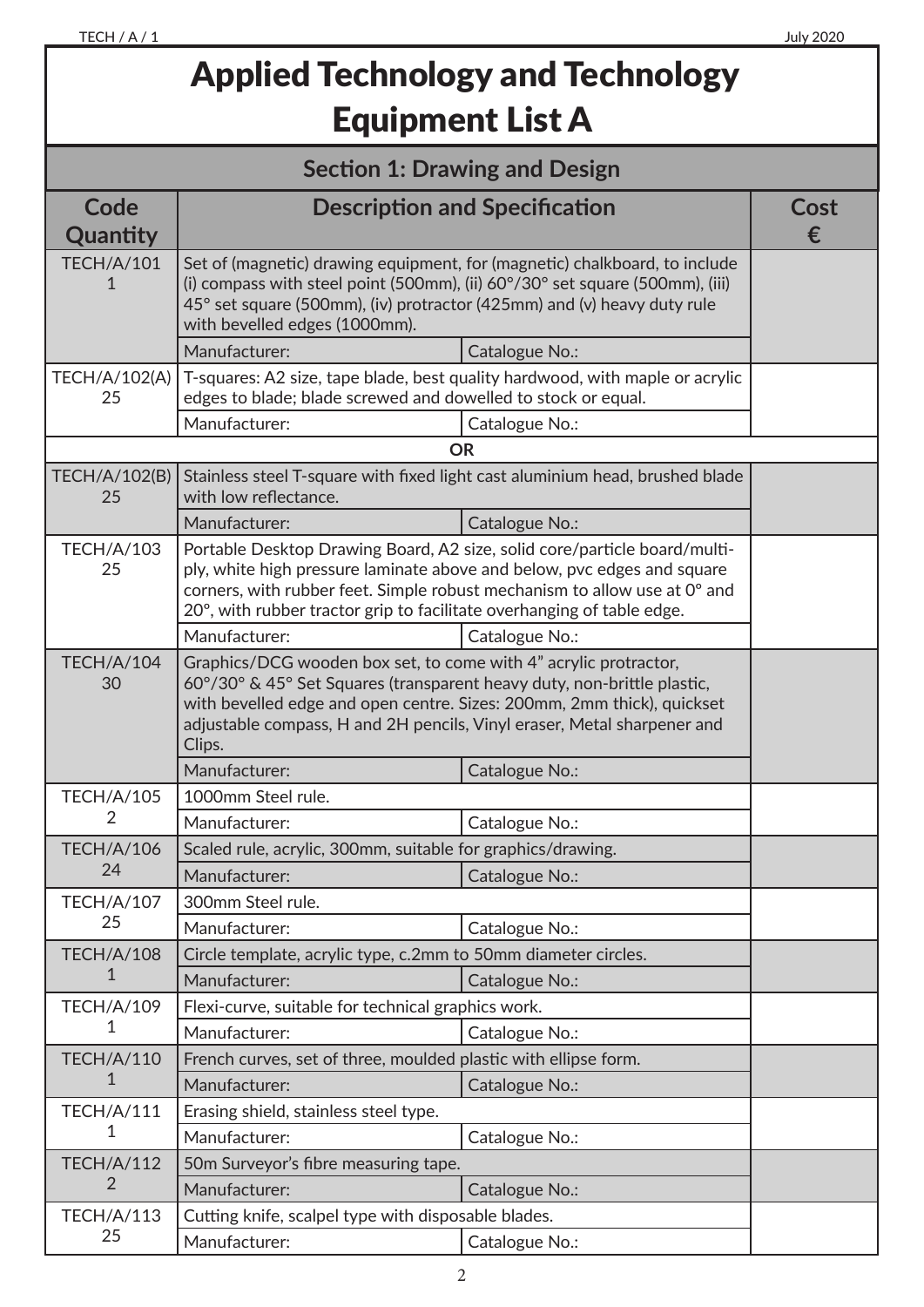| TECH $/$ A $/$ 1               |                                                                                           |                | <b>July 2020</b> |
|--------------------------------|-------------------------------------------------------------------------------------------|----------------|------------------|
| <b>TECH/A/114</b>              | Cutting mat, A3 size, plastic, self-repairing.                                            |                |                  |
| 25                             | Manufacturer:                                                                             | Catalogue No.: |                  |
| <b>TECH/A/115</b>              | Show-me boards, A3 gridded, with drywipe pens and eraser.                                 |                |                  |
| 30                             | Manufacturer:                                                                             | Catalogue No.: |                  |
| <b>TECH/A/116</b>              | Scissors 250mm stainless steel.                                                           |                |                  |
| 12                             | Manufacturer:                                                                             | Catalogue No.: |                  |
| TECH/A/117                     | Scissors 140mm, 25 no. right handed and 5 no. left handed.                                |                |                  |
| 30                             | Manufacturer:                                                                             | Catalogue No.: |                  |
| <b>TECH/A/118</b>              | Spray mount 400ml.                                                                        |                |                  |
| 2                              | Manufacturer:                                                                             | Catalogue No.: |                  |
| <b>TECH/A/119</b><br>6 of each | Ready mixed water-soluble paint 500ml (red, green, brown, black, blue,<br>yellow, white). |                |                  |
|                                | Manufacturer:                                                                             | Catalogue No.: |                  |
| <b>TECH/A/120</b>              | White foam board 3mm thick, 70x100cm.                                                     |                |                  |
| 10                             | Manufacturer:                                                                             | Catalogue No.: |                  |
| <b>TECH/A/121</b>              | 5m Pocket measuring tape with 19mm blade.                                                 |                |                  |
| $\overline{2}$                 | Manufacturer:                                                                             | Catalogue No.: |                  |
| <b>TECH/A/122</b>              | Glue guns and 100 glue sticks.                                                            |                |                  |
| 12                             | Manufacturer:                                                                             | Catalogue No.: |                  |
| <b>TECH/A/123</b>              | Electronic Label maker, complete with tapes.                                              |                |                  |
| 1                              | Manufacturer:                                                                             | Catalogue No.: |                  |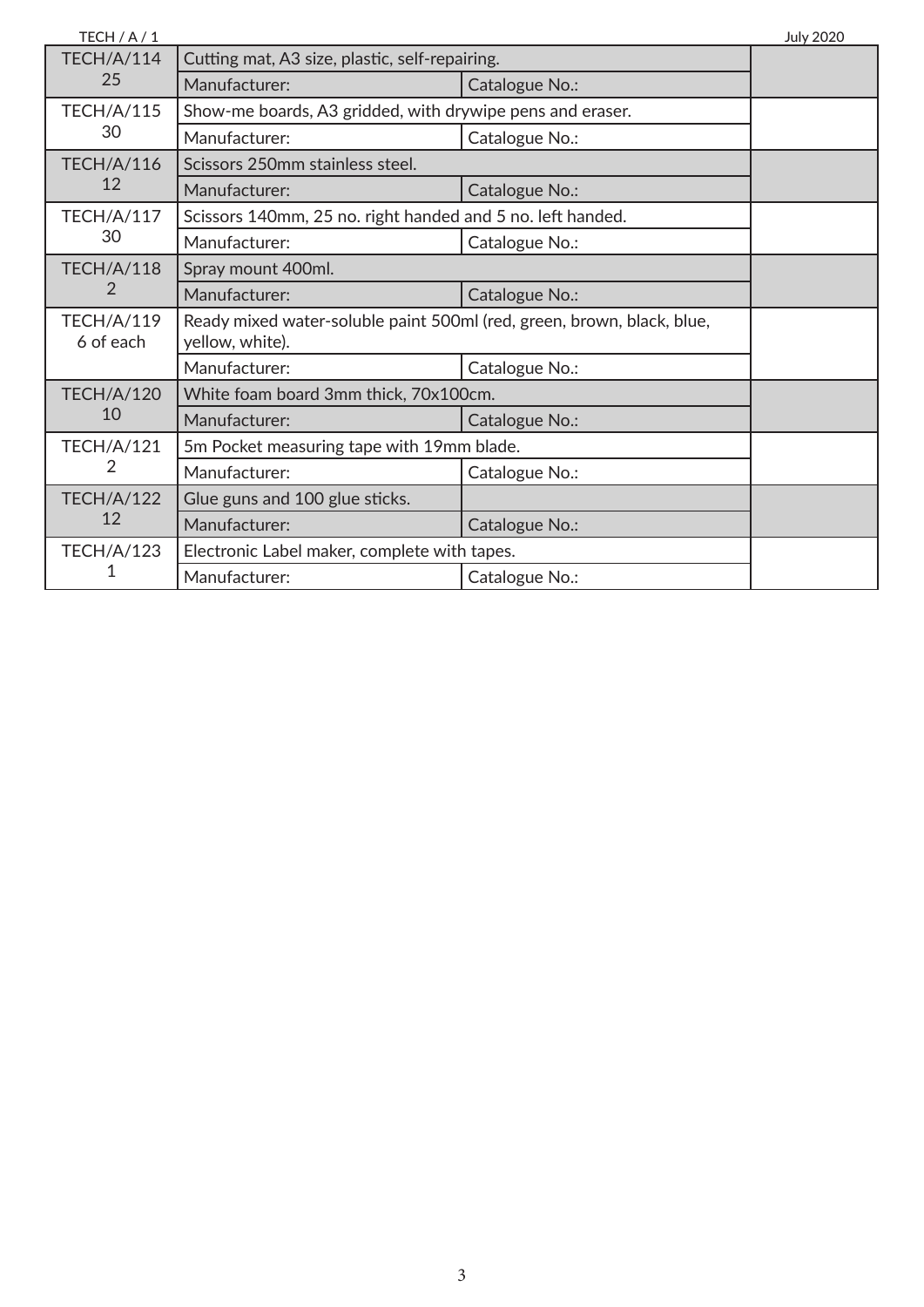| <b>Section 2: Hand Tools</b>         |                                                                                          |                |           |
|--------------------------------------|------------------------------------------------------------------------------------------|----------------|-----------|
| Code<br>Quantity                     | <b>Description and Specification</b>                                                     |                | Cost<br>€ |
| <b>TECH/A/201</b>                    | Beech bench hooks.                                                                       |                |           |
| 24                                   | Manufacturer:                                                                            | Catalogue No.: |           |
| <b>TECH/A/202</b>                    | 300mm Beech-handled tenon saw.                                                           |                |           |
| 24                                   | Manufacturer:                                                                            | Catalogue No.: |           |
| <b>TECH/A/203</b>                    | 200mm Beech-handled dovetail saw.                                                        |                |           |
| 6                                    | Manufacturer:                                                                            | Catalogue No.: |           |
| <b>TECH/A/204</b>                    | Bench plane, smooth, 50mm cutter, adjustable for depth of cut/alignment.                 |                |           |
| 12                                   | Manufacturer:                                                                            | Catalogue No.: |           |
| <b>TECH/A/205</b>                    | Carpenters mallet, c.115mm.                                                              |                |           |
| 12                                   | Manufacturer:                                                                            | Catalogue No.: |           |
| <b>TECH/A/206</b>                    | Warrington hammer, weight: c.340 g.                                                      |                |           |
| 24                                   | Manufacturer:                                                                            | Catalogue No.: |           |
| <b>TECH/A/207</b>                    | Coping Saw with 150mm blade                                                              |                |           |
| 12                                   | Manufacturer:                                                                            | Catalogue No.: |           |
| <b>TECH/A/208</b>                    | Marking gauge - steel pin, thumbscrews                                                   |                |           |
| 12                                   | Manufacturer:                                                                            | Catalogue No.: |           |
| <b>TECH/A/209</b>                    | Woodwork try-square, blade length: 150mm min.                                            |                |           |
| 12                                   | Manufacturer:                                                                            | Catalogue No.: |           |
| <b>TECH/A/210</b><br>6               | Sliding bevel (woodwork), wooden handle, hardened steel blade, locking<br>mechanism.     |                |           |
|                                      | Manufacturer:                                                                            | Catalogue No.: |           |
| <b>TECH/A/211</b>                    | Measuring tape, c.3m.                                                                    |                |           |
| 1                                    | Manufacturer:                                                                            | Catalogue No.: |           |
| <b>TECH/A/212</b><br>12 of each size | Chisels (bevel edge):<br>6 <sub>mm</sub><br>10 <sub>mm</sub><br>18 <sub>mm</sub><br>25mm |                |           |
|                                      | Manufacturer:                                                                            | Catalogue No.: |           |
| <b>TECH/A/213</b><br>12 of each size | Chisels (mortise):<br>6 <sub>mm</sub><br>10 <sub>mm</sub><br>18 <sub>mm</sub><br>25mm    |                |           |
|                                      | Manufacturer:                                                                            | Catalogue No.: |           |
| TECH/A/214                           | Bit brace, c.250mm.                                                                      |                |           |
| 1                                    | Manufacturer:                                                                            | Catalogue No.: |           |
| <b>TECH/A/215</b>                    | Set of auger bits, c.6mm - c.25mm to suit TECH/A/114                                     |                |           |
| 1                                    | Manufacturer:                                                                            | Catalogue No.: |           |
| <b>TECH/A/216</b>                    | Set of flat bits, c.6mm - c.25mm to suit TECH/A/114                                      |                |           |
| 1                                    | Manufacturer:                                                                            | Catalogue No.: |           |
| <b>TECH/A/217</b>                    | Claw hammer, tempered/hardened head, wood/metal handle, 500g (1 lb).                     |                |           |
| 6                                    | Manufacturer:                                                                            | Catalogue No.: |           |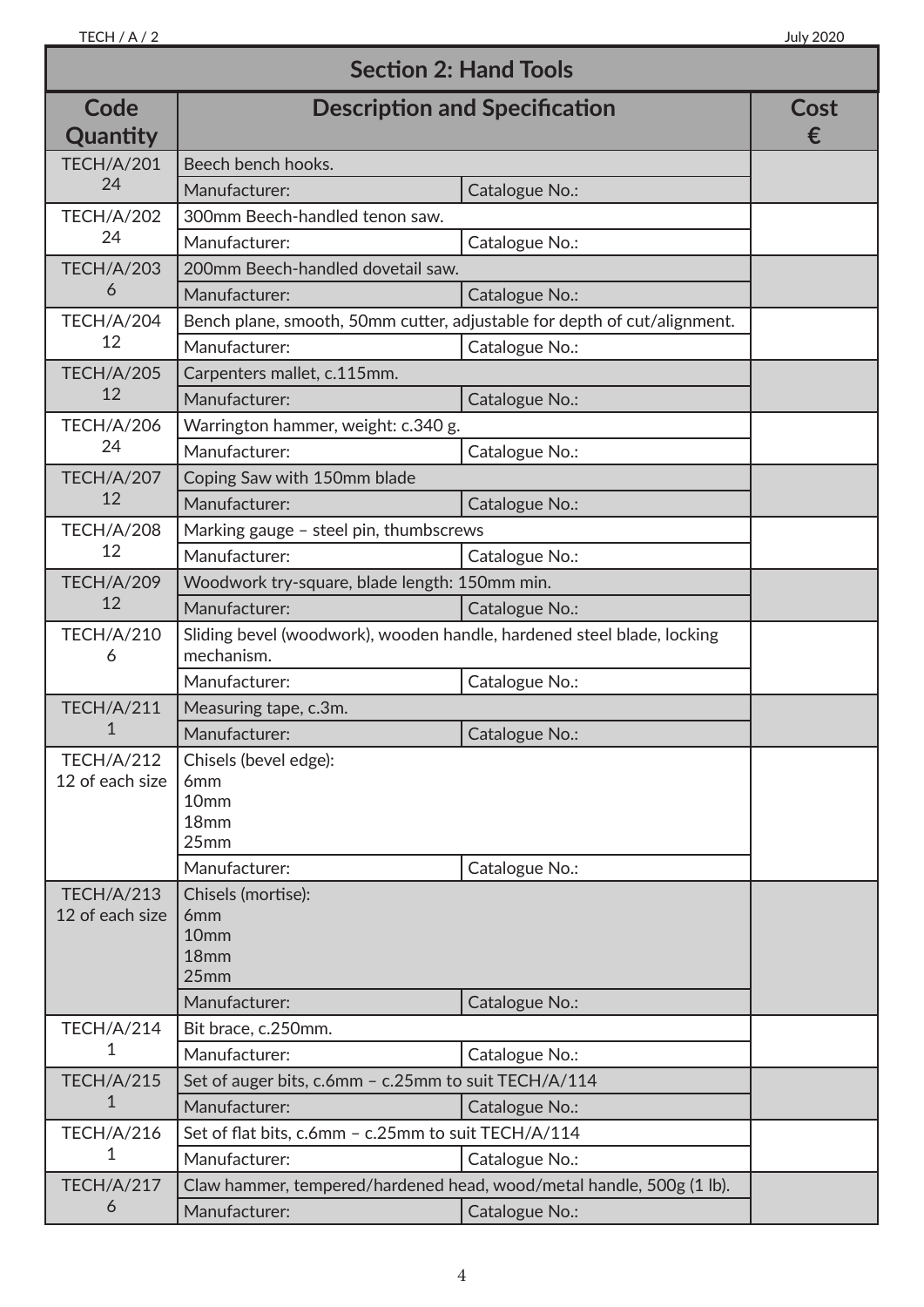| TECH / A / 2      |                                                                                                                                                  |                | <b>July 2020</b> |
|-------------------|--------------------------------------------------------------------------------------------------------------------------------------------------|----------------|------------------|
| <b>TECH/A/218</b> | Carpenter's pincers, c.180mm.                                                                                                                    |                |                  |
| 2                 | Manufacturer:                                                                                                                                    | Catalogue No.: |                  |
| <b>TECH/A/219</b> | Mallet, tinsmans type, c.45mm diameter head.                                                                                                     |                |                  |
| 1                 | Manufacturer:                                                                                                                                    | Catalogue No.: |                  |
| <b>TECH/A/220</b> | Mitre/corner clamp.                                                                                                                              |                |                  |
| $\overline{2}$    | Manufacturer:                                                                                                                                    | Catalogue No.: |                  |
| <b>TECH/A/221</b> | Hand Mitre Saw.                                                                                                                                  |                |                  |
| 1                 | Manufacturer:                                                                                                                                    | Catalogue No.: |                  |
| <b>TECH/A/222</b> | Set of c.5 hole-saws, complete with arbor, sizes from c.20mm to c.60mm                                                                           |                |                  |
| 2                 | diameter.                                                                                                                                        |                |                  |
|                   | Manufacturer:                                                                                                                                    | Catalogue No.: |                  |
| <b>TECH/A/223</b> | Files, smooth, 250mm:                                                                                                                            |                |                  |
| 12 of each type   | <b>Half round</b>                                                                                                                                |                |                  |
|                   | Hand<br>Round                                                                                                                                    |                |                  |
|                   | Square                                                                                                                                           |                |                  |
|                   | Three square                                                                                                                                     |                |                  |
|                   | Manufacturer:                                                                                                                                    | Catalogue No.: |                  |
| <b>TECH/A/224</b> | File handle for 250mm file, plastic or wooden.                                                                                                   |                |                  |
| 65                | Manufacturer:                                                                                                                                    | Catalogue No.: |                  |
| <b>TECH/A/225</b> | Set of c.6 needle files.                                                                                                                         |                |                  |
| 6                 | Manufacturer:                                                                                                                                    | Catalogue No.: |                  |
| <b>TECH/A/226</b> | "Abra" (or equal) file, 250mm, medium cut.                                                                                                       |                |                  |
| 24                | Manufacturer:                                                                                                                                    | Catalogue No.: |                  |
| <b>TECH/A/227</b> | Engineer's inside spring caliper, c.150mm.                                                                                                       |                |                  |
| 2                 | Manufacturer:                                                                                                                                    | Catalogue No.: |                  |
| <b>TECH/A/228</b> | Engineer's outside spring caliper, c.150mm.                                                                                                      |                |                  |
| 2                 | Manufacturer:                                                                                                                                    | Catalogue No.: |                  |
| <b>TECH/A/229</b> | Precision Vernier caliper, capacity c.150mm, digital reading.                                                                                    |                |                  |
| 2                 | Manufacturer:                                                                                                                                    | Catalogue No.: |                  |
| <b>TECH/A/230</b> | Engineer's spring divider, c.150mm.                                                                                                              |                |                  |
| 12                | Manufacturer:                                                                                                                                    | Catalogue No.: |                  |
| <b>TECH/A/231</b> | Engineer's centre punch, c.100mm.                                                                                                                |                |                  |
| 12                | Manufacturer:                                                                                                                                    | Catalogue No.: |                  |
| <b>TECH/A/232</b> | Engineer's fully integrated scriber, double ended, c.175mm.                                                                                      |                |                  |
| 24                | Manufacturer:                                                                                                                                    | Catalogue No.: |                  |
| <b>TECH/A/233</b> | Engineer's steel square, blade c.120mm.                                                                                                          |                |                  |
| 24                | Manufacturer:                                                                                                                                    | Catalogue No.: |                  |
| <b>TECH/A/234</b> | Stainless steel rule, pearl chrome finish, 300mm long, graduated inmm.                                                                           |                |                  |
| 24                | Manufacturer:                                                                                                                                    | Catalogue No.: |                  |
| <b>TECH/A/235</b> | Universal bevel, (metalwork), c.150mm.                                                                                                           |                |                  |
| 4                 | Manufacturer:                                                                                                                                    | Catalogue No.: |                  |
| <b>TECH/A/236</b> |                                                                                                                                                  |                |                  |
| 3                 | Set of stocks (10), dies (10), taps and wrenches, ISO thread form, range<br>from 3mm to 12mm. Circular die pattern. Set complete in strong case. |                |                  |
|                   | Manufacturer:                                                                                                                                    | Catalogue No.: |                  |
| <b>TECH/A/237</b> | File card (wooden base type), c.100mm x c.50mm.                                                                                                  |                |                  |
| 6                 | Manufacturer:                                                                                                                                    | Catalogue No.: |                  |
|                   |                                                                                                                                                  |                |                  |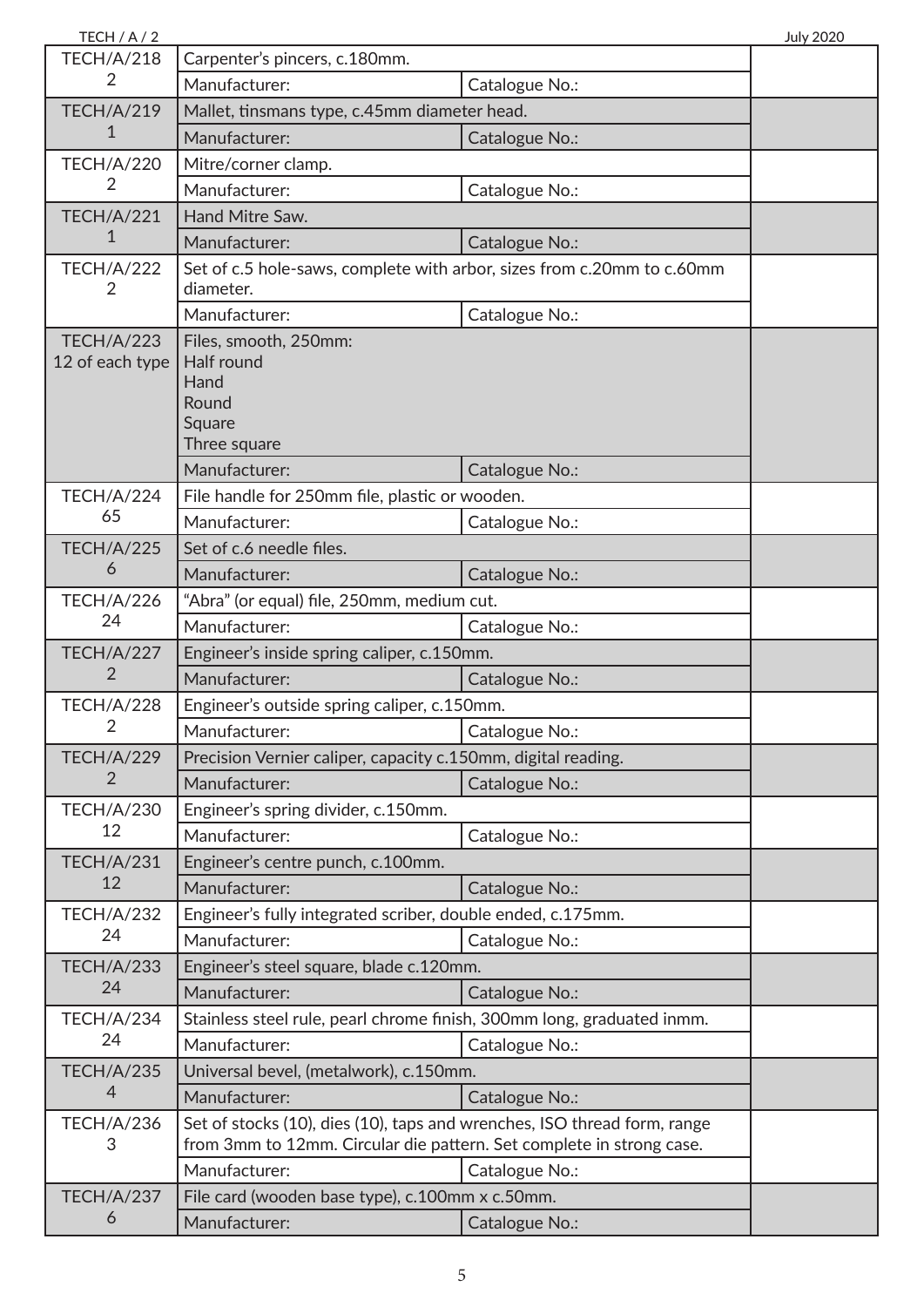| TECH / A / 2      |                                                                               |                | <b>July 2020</b> |
|-------------------|-------------------------------------------------------------------------------|----------------|------------------|
| <b>TECH/A/238</b> | Tinmans folding bars, c.250mm                                                 |                |                  |
| 2                 | Manufacturer:                                                                 | Catalogue No.: |                  |
| <b>TECH/A/239</b> | Pop riveting kit, complete with pliers and assorted rivets, industrial grade. |                |                  |
| 2                 | Manufacturer:                                                                 | Catalogue No.: |                  |
| <b>TECH/A/240</b> | Engineers ball-pein hammer, weight: 500 g (1 lb).                             |                |                  |
| 12                | Manufacturer:                                                                 | Catalogue No.: |                  |
| <b>TECH/A/241</b> | Tinmans snips, straight, c.200mm.                                             |                |                  |
| $\overline{4}$    | Manufacturer:                                                                 | Catalogue No.: |                  |
| <b>TECH/A/242</b> | Tinmans snips, curved, c.200mm.                                               |                |                  |
| 4                 | Manufacturer:                                                                 | Catalogue No.: |                  |
| <b>TECH/A/243</b> | Hacksaw frame, 300mm, adjustable or fixed type.                               |                |                  |
| 24                | Manufacturer:                                                                 | Catalogue No.: |                  |
| TECH/A/244        | Hacksaw blade, 300mm, 24 T.P.I.                                               |                |                  |
| 100               | Manufacturer:                                                                 | Catalogue No.: |                  |
| <b>TECH/A/245</b> | Junior hacksaw frame.                                                         |                |                  |
| 12                | Manufacturer:                                                                 | Catalogue No.: |                  |
| <b>TECH/A/246</b> | Junior hacksaw blade pack (pack of 10)                                        |                |                  |
| 12                | Manufacturer:                                                                 | Catalogue No.: |                  |
| <b>TECH/A/247</b> | Glass cutter, hand held, single or multi-wheel type.                          |                |                  |
| $\overline{2}$    | Manufacturer:                                                                 | Catalogue No.: |                  |
| <b>TECH/A/248</b> | Hand held engraver, variable speed, 230 V; 50 Hz.                             |                |                  |
| 1                 | Manufacturer:                                                                 | Catalogue No.: |                  |
| <b>TECH/A/249</b> | Set of letter stamps, 5mm, set of 27, Grade A.                                |                |                  |
| $\overline{2}$    | Manufacturer:                                                                 | Catalogue No.: |                  |
| <b>TECH/A/250</b> | Set of 12 combination spanners, e.g., 8mm - 19mm, chrome finish.              |                |                  |
| 2                 | Manufacturer:                                                                 | Catalogue No.: |                  |
| <b>TECH/A/251</b> | Set of drills, HSS, parallel shank, c.1.0 to c.13mm x 0.5mm. Set in case.     |                |                  |
| 2                 | Manufacturer:                                                                 | Catalogue No.: |                  |
| <b>TECH/A/252</b> | Set of counter sink drills, HSS, 6mm, 8mm and 10mm. Parallel shank 90°.       |                |                  |
| 1                 | Manufacturer:                                                                 | Catalogue No.: |                  |
| <b>TECH/A/253</b> | Leather sandbag, c.250mm diameter.                                            |                |                  |
| 2                 | Manufacturer:                                                                 | Catalogue No.: |                  |
| <b>TECH/A/254</b> | Boxwood bossing mallet, c.50mm diameter head.                                 |                |                  |
| 2                 | Manufacturer:                                                                 | Catalogue No.: |                  |
| <b>TECH/A/255</b> | Vice grips, 250mm, lever release.                                             |                |                  |
| $\overline{4}$    | Manufacturer:                                                                 | Catalogue No.: |                  |
| <b>TECH/A/256</b> | Sheet metal vice grip, 250mm, lever release.                                  |                |                  |
| 2                 | Manufacturer:                                                                 | Catalogue No.: |                  |
| <b>TECH/A/257</b> | Combination pliers, c.200mm.                                                  |                |                  |
| 6                 | Manufacturer:                                                                 | Catalogue No.: |                  |
| <b>TECH/A/258</b> | Long-nose pliers, c.200mm.                                                    |                |                  |
| 6                 | Manufacturer:                                                                 | Catalogue No.: |                  |
| <b>TECH/A/259</b> | Set of assorted flat and Philips head screwdrivers with plastic handles.      |                |                  |
| 6                 | Manufacturer:                                                                 | Catalogue No.: |                  |
| <b>TECH/A/260</b> | Nail punch, c.150mm                                                           |                |                  |
| 4                 | Manufacturer:                                                                 | Catalogue No.: |                  |
|                   |                                                                               |                |                  |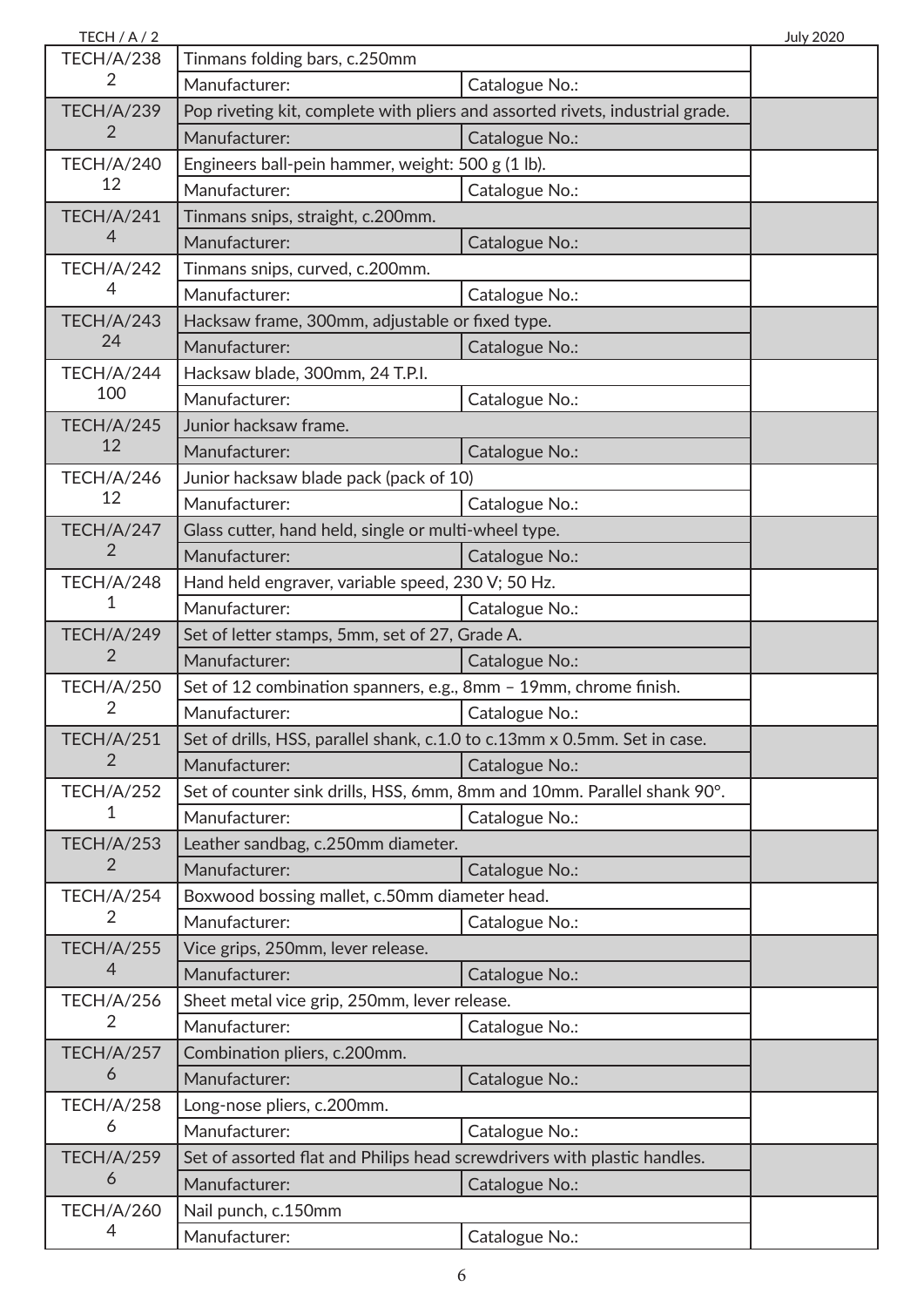| TECH / A / 2                        |                                                                                                                                                                                                                                                                      |                | <b>July 2020</b> |
|-------------------------------------|----------------------------------------------------------------------------------------------------------------------------------------------------------------------------------------------------------------------------------------------------------------------|----------------|------------------|
| <b>TECH/A/261</b>                   | Set of Allen keys, e.g., 3mm - 10mm.                                                                                                                                                                                                                                 |                |                  |
| 2                                   | Manufacturer:                                                                                                                                                                                                                                                        | Catalogue No.: |                  |
| <b>TECH/A/262</b>                   | Combination oilstone, c.200mm, coarse and fine faces.                                                                                                                                                                                                                |                |                  |
|                                     | Manufacturer:                                                                                                                                                                                                                                                        | Catalogue No.: |                  |
| <b>TECH/A/263</b>                   | Paper guillotine, capable of cutting up to A3 size paper.                                                                                                                                                                                                            |                |                  |
| 6                                   | Manufacturer:                                                                                                                                                                                                                                                        | Catalogue No.: |                  |
| <b>TECH/A/264</b><br>6 of each size | G-clamps:<br><b>100mm</b><br>150 <sub>mm</sub><br>200 <sub>mm</sub>                                                                                                                                                                                                  |                |                  |
|                                     | Manufacturer:                                                                                                                                                                                                                                                        | Catalogue No.: |                  |
| <b>TECH/A/265</b>                   | 900mm Sash Cramps.                                                                                                                                                                                                                                                   |                |                  |
| 12                                  | Manufacturer:                                                                                                                                                                                                                                                        | Catalogue No.: |                  |
| <b>TECH/A/266</b><br>1              | Lathe Pen turning kit:<br>Kit to include: Dust free Collet, Colt HSS-M2 Parabolic fluted 7 x 150mm<br>drill bit, Universal pen mandrel, Locknut kit, Pen Blank trimming tool,<br>minimum 5 high quality pen kits, 7 & 10mm spacers to suit most sizes of<br>pen kit. |                |                  |
|                                     | Manufacturer:                                                                                                                                                                                                                                                        | Catalogue No.: |                  |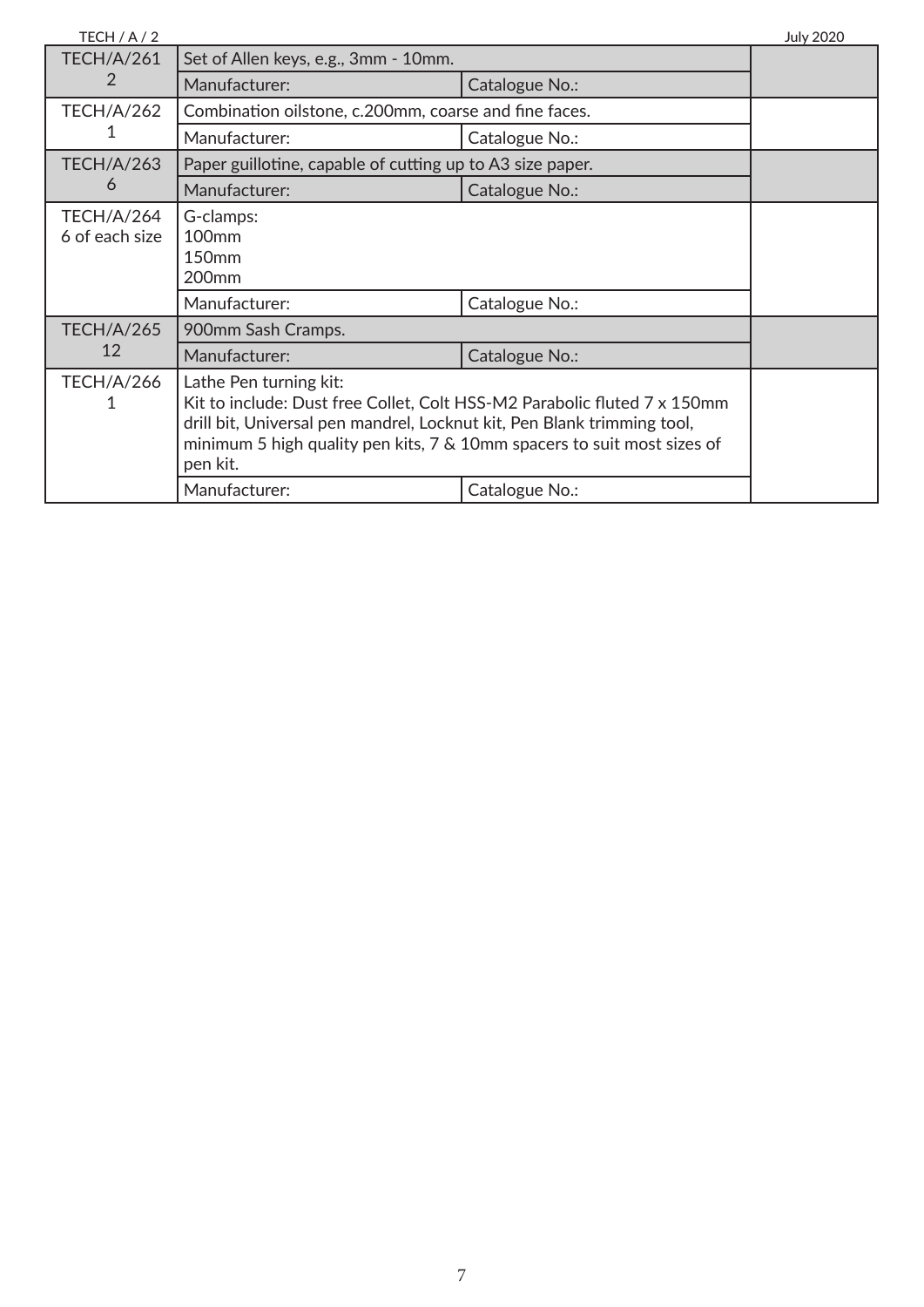| <b>Section 3: Power Tools</b>       |                                                                                                                                             |                                                                                                                |      |
|-------------------------------------|---------------------------------------------------------------------------------------------------------------------------------------------|----------------------------------------------------------------------------------------------------------------|------|
| Code                                |                                                                                                                                             | <b>Description and Specification</b>                                                                           | Cost |
| Quantity                            |                                                                                                                                             | Note: Portable Tools to be supplied as cordless appliances, or 110 volts if<br>former option is not available. | €    |
| <b>TECH/A/301</b><br>1              | 18 volt Cordless Router, portable, with charger and two batteries Collet<br>0-35mm, Collet capacity: 3/8 inch and 1/4 inch                  | capacity: 10,000 - 30,000/min, Plunge Capacity: Trimmer 0-40mm, Plunge                                         |      |
|                                     | Two year warranty.                                                                                                                          |                                                                                                                |      |
|                                     | Manufacturer:                                                                                                                               | Catalogue No.:                                                                                                 |      |
| <b>TECH/A/302</b>                   | Set of 12 Assorted Router Bits to suit TECH/A/301.                                                                                          |                                                                                                                |      |
| 1                                   | Manufacturer:                                                                                                                               | Catalogue No.:                                                                                                 |      |
| <b>TECH/A/303</b>                   | c. 400mm X 400mm Non-Slip industrial quality Router Mat.                                                                                    |                                                                                                                |      |
| 1                                   | Manufacturer:                                                                                                                               | Catalogue No.:                                                                                                 |      |
| <b>TECH/A/304</b><br>1              | 18 volt Portable Jigsaw with toolcase, with charger and 2 batteries Bevel<br>Capacity: 45°.                                                 |                                                                                                                |      |
|                                     | Two year warranty.                                                                                                                          |                                                                                                                |      |
|                                     | Manufacturer:                                                                                                                               | Catalogue No.:                                                                                                 |      |
| <b>TECH/A/305</b><br>1              | Extractor.                                                                                                                                  | Portable 12/24/110 V 50 Hz Belt Sander with outlet compatible with Dust                                        |      |
|                                     | Two year warranty.                                                                                                                          |                                                                                                                |      |
|                                     | Manufacturer:                                                                                                                               | Catalogue No.:                                                                                                 |      |
| <b>TECH/A/306</b><br>1              | Portable 12/24/110V 50 Hz c.600 W motor Orbital Sander with outlet<br>compatible with Dust Extractor.                                       |                                                                                                                |      |
|                                     | Two year warranty.                                                                                                                          |                                                                                                                |      |
|                                     | Manufacturer:                                                                                                                               | Catalogue No.:                                                                                                 |      |
| <b>TECH/A/307</b><br>1              | Portable 12/24/110V 50Hz c.600W Palm Sander.<br>Two year warranty.                                                                          |                                                                                                                |      |
|                                     | Manufacturer:                                                                                                                               | Catalogue No.:                                                                                                 |      |
| <b>TECH/A/308</b>                   | Portable 12/24/110 V, 50 Hz Pyrograph Machine.                                                                                              |                                                                                                                |      |
| 6                                   | Two year warranty.                                                                                                                          |                                                                                                                |      |
|                                     | Manufacturer:                                                                                                                               | Catalogue No.:                                                                                                 |      |
| <b>TECH/A/309</b><br>$\overline{4}$ | Rechargeable, minimum 18 V, Portable Cordless Drill with case, to include<br>charger and two batteries.                                     |                                                                                                                |      |
|                                     | Two year warranty.                                                                                                                          |                                                                                                                |      |
|                                     | Manufacturer:                                                                                                                               | Catalogue No.:                                                                                                 |      |
| <b>TECH/A/310</b><br>1              | Drill with 13mm Chuck and Key.                                                                                                              | Portable 12/24/110 V 50 Hz variable speed double insulated electric hand                                       |      |
|                                     | Two year warranty.                                                                                                                          |                                                                                                                |      |
|                                     | Manufacturer:                                                                                                                               | Catalogue No.:                                                                                                 |      |
| <b>TECH/A/311</b><br>1              | Airbrush with fine, medium and heavy-duty head assemblies and long air<br>hose for attachment to compressed air canister or air compressor. |                                                                                                                |      |
|                                     | Manufacturer:                                                                                                                               | Catalogue No.:                                                                                                 |      |
| <b>TECH/A/312</b>                   | Portable oil-less diaphragm type air compressor for use with airbrush.                                                                      |                                                                                                                |      |
| 1                                   | Two year warranty.                                                                                                                          |                                                                                                                |      |
|                                     | Manufacturer:                                                                                                                               | Catalogue No.:                                                                                                 |      |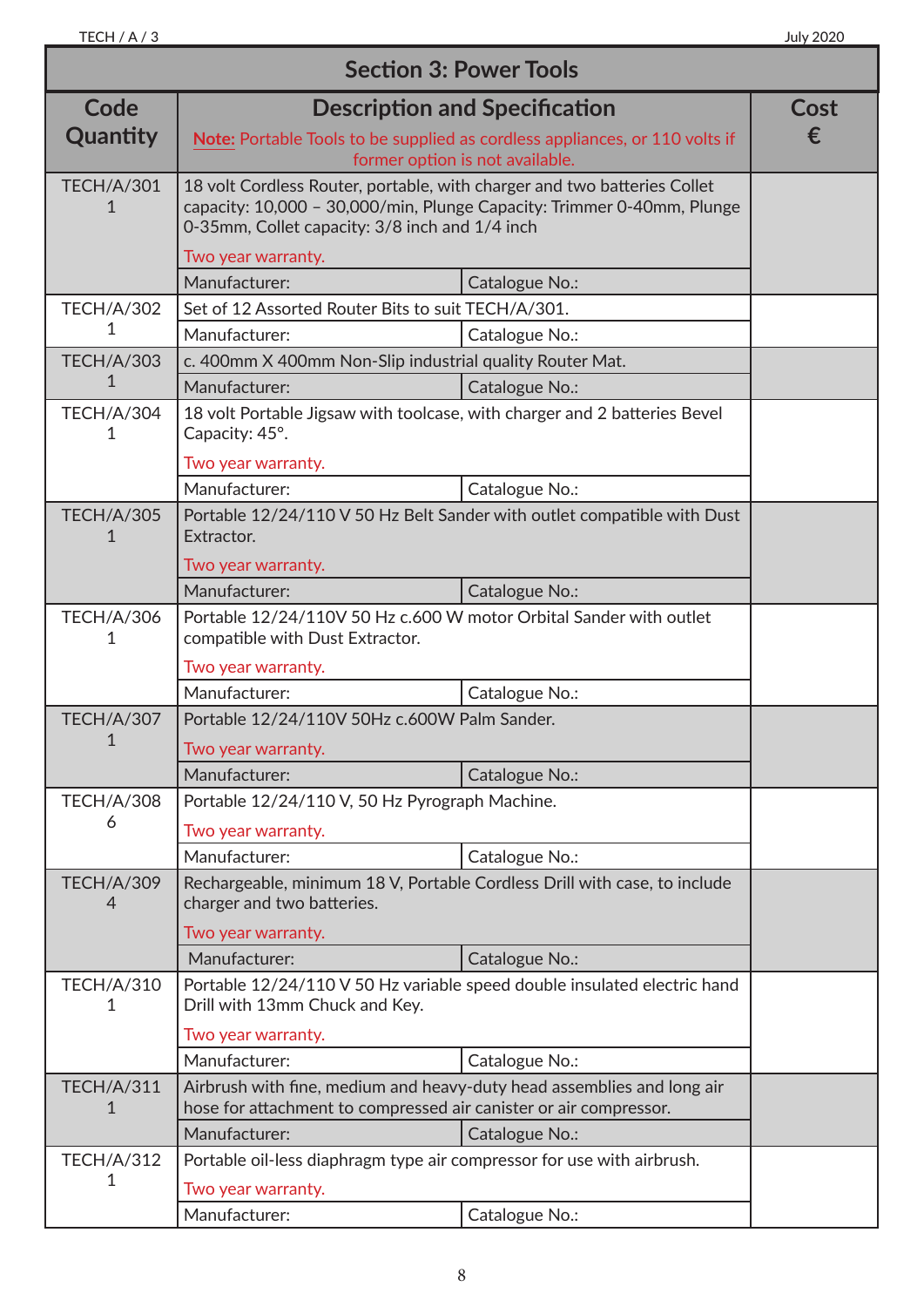$\overline{\phantom{a}}$ 

| <b>Section 4: Electronics and Control Technology</b> |                                                                                                                                                                                                                                                                                                                                                                                                                                                                                                                                                                            |                                                                         |           |
|------------------------------------------------------|----------------------------------------------------------------------------------------------------------------------------------------------------------------------------------------------------------------------------------------------------------------------------------------------------------------------------------------------------------------------------------------------------------------------------------------------------------------------------------------------------------------------------------------------------------------------------|-------------------------------------------------------------------------|-----------|
| Code<br>Quantity                                     |                                                                                                                                                                                                                                                                                                                                                                                                                                                                                                                                                                            | <b>Description and Specification</b>                                    | Cost<br>€ |
| <b>TECH/A/401</b><br>1                               | Educational electronics teaching kit capable of allowing for the<br>demonstration of a range (c.20) simple electronic circuits/systems such as<br>fire alarm and motor controllers. Kit to be accompanied with associated<br>guides/texts, and suitable for a group of 24 students.                                                                                                                                                                                                                                                                                        |                                                                         |           |
|                                                      | Manufacturer:                                                                                                                                                                                                                                                                                                                                                                                                                                                                                                                                                              | Catalogue No.:                                                          |           |
| <b>TECH/A/402</b><br>12                              | Digital multi-meter, auto-ranging frequency measurement, capacitance<br>measurement and transistor test.<br>Voltage a.c and d.c - c.5 ranges each from 200 mV x 100 mV to 600 V x 1<br>V<br>Current a.c and d.c - c.4 ranges each from $2 \text{ mA} \times 1 \text{ mA}$ to $10 \times 10 \text{ mA}$<br>Resistance - c.6 ranges from 200 R x 0.01 R to 20 M x 10 K<br>Capacitance - c.5 ranges from 2000 pF $\times$ 1 pf to 20 mF 10 nF<br>Frequency - c.5 ranges from 2 kHz x 1 Hz to 20 MHz x 100 kHz<br>Diode test<br>Continuity text<br>Transistor test NPN and PNP |                                                                         |           |
|                                                      | Two year warranty.                                                                                                                                                                                                                                                                                                                                                                                                                                                                                                                                                         |                                                                         |           |
|                                                      | Manufacturer:                                                                                                                                                                                                                                                                                                                                                                                                                                                                                                                                                              | Catalogue No.:                                                          |           |
| <b>TECH/A/403</b><br>30                              | Handheld, programmable micro-computer Kit. Individually-programmable<br>LEDs, 2 programmable buttons, Physical connection pins, Light and<br>temperature sensors, Motion sensors (accelerometer and compass),<br>Wireless Communication, via Radio and Bluetooth, USB interface. It<br>should have the capability to be coded from any web browser in Blocks,<br>Javascript, Python or Scratch. Kit to include USB connector, battery cage<br>and protector case.                                                                                                          |                                                                         |           |
|                                                      | Manufacturer:                                                                                                                                                                                                                                                                                                                                                                                                                                                                                                                                                              | Catalogue No.:                                                          |           |
| <b>TECH/A/404</b>                                    | All-in-one robotics board (for micro-computer specified in TECH/A/403).                                                                                                                                                                                                                                                                                                                                                                                                                                                                                                    |                                                                         |           |
| 30                                                   | Manufacturer:                                                                                                                                                                                                                                                                                                                                                                                                                                                                                                                                                              | Catalogue No.:                                                          |           |
| <b>TECH/A/405</b><br>30                              | specified in TECH/A/403).                                                                                                                                                                                                                                                                                                                                                                                                                                                                                                                                                  | Straight single row PCB pin headers, 2.54mm, 36-way (for micro-computer |           |
|                                                      | Manufacturer:                                                                                                                                                                                                                                                                                                                                                                                                                                                                                                                                                              | Catalogue No.:                                                          |           |
| <b>TECH/A/406</b><br>30                              | Edge connector breakout board (for micro-computer specified in<br>TECH/A/403).                                                                                                                                                                                                                                                                                                                                                                                                                                                                                             |                                                                         |           |
|                                                      | Manufacturer:                                                                                                                                                                                                                                                                                                                                                                                                                                                                                                                                                              | Catalogue No.:                                                          |           |
| <b>TECH/A/407</b>                                    | Jumper Wires 20cm Male / Female.                                                                                                                                                                                                                                                                                                                                                                                                                                                                                                                                           |                                                                         |           |
| 90                                                   | Manufacturer:                                                                                                                                                                                                                                                                                                                                                                                                                                                                                                                                                              | Catalogue No.:                                                          |           |
| <b>TECH/A/408</b>                                    | Alligator Clip with Pigtail (4 Pack).                                                                                                                                                                                                                                                                                                                                                                                                                                                                                                                                      |                                                                         |           |
| 90                                                   | Manufacturer:                                                                                                                                                                                                                                                                                                                                                                                                                                                                                                                                                              | Catalogue No.:                                                          |           |
| <b>TECH/A/409</b>                                    | Right Angle Geared Hobby Motor.                                                                                                                                                                                                                                                                                                                                                                                                                                                                                                                                            |                                                                         |           |
| 60                                                   | Manufacturer:                                                                                                                                                                                                                                                                                                                                                                                                                                                                                                                                                              | Catalogue No.:                                                          |           |
| <b>TECH/A/410</b>                                    | Linear Actuator kit.                                                                                                                                                                                                                                                                                                                                                                                                                                                                                                                                                       |                                                                         |           |
| 60                                                   | Manufacturer:                                                                                                                                                                                                                                                                                                                                                                                                                                                                                                                                                              | Catalogue No.:                                                          |           |
| <b>TECH/A/411</b><br>1                               | Sensors for air and weather, colour and light, and sound (for micro-<br>computer specified in TECH/A/403).                                                                                                                                                                                                                                                                                                                                                                                                                                                                 |                                                                         |           |
|                                                      | Manufacturer:                                                                                                                                                                                                                                                                                                                                                                                                                                                                                                                                                              | Catalogue No.:                                                          |           |
| <b>TECH/A/412</b>                                    | Mini 180 Degree Resin Gear Servo.                                                                                                                                                                                                                                                                                                                                                                                                                                                                                                                                          |                                                                         |           |
| 60                                                   | Manufacturer:                                                                                                                                                                                                                                                                                                                                                                                                                                                                                                                                                              | Catalogue No.:                                                          |           |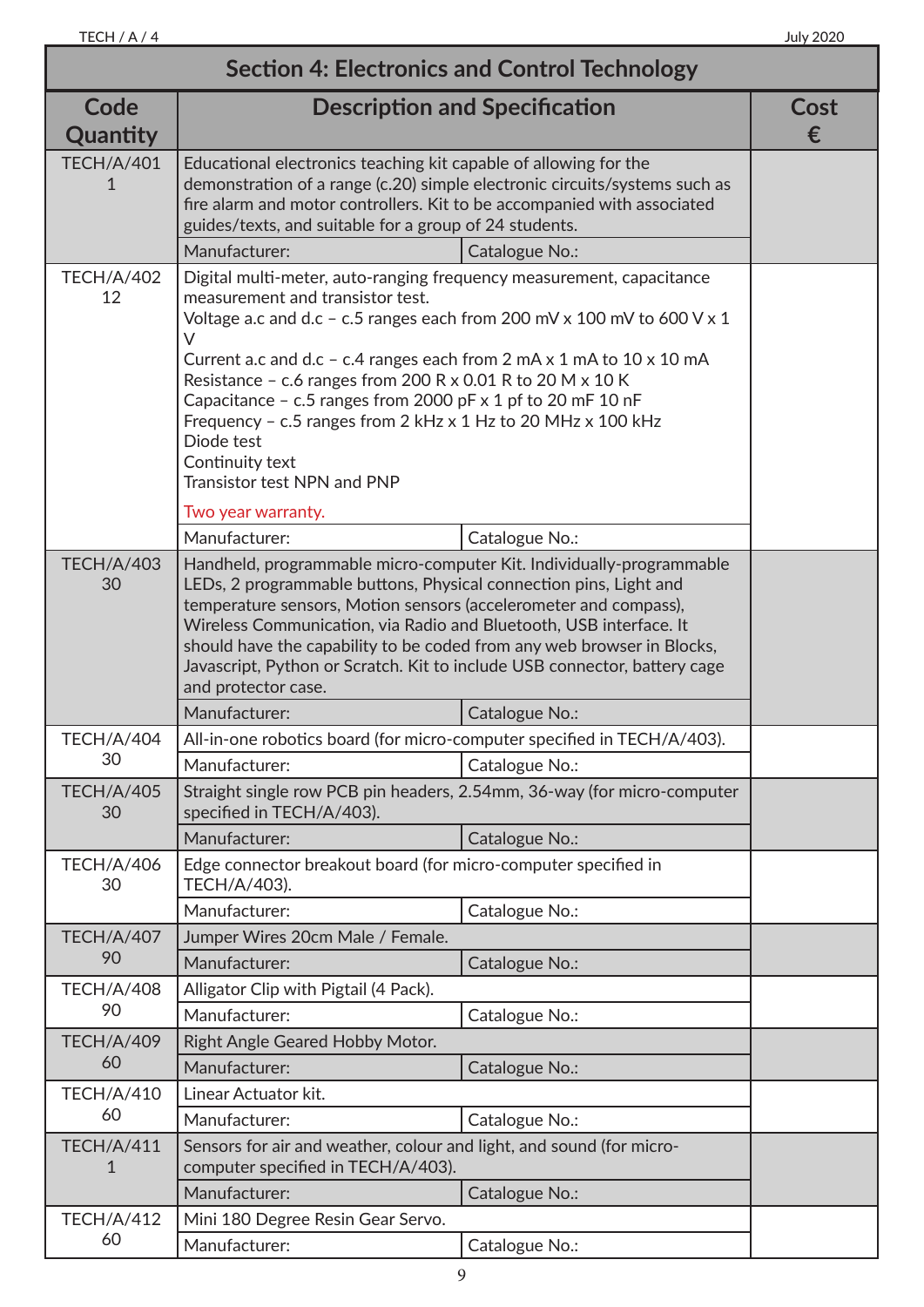| TECH / A / 4                                                                                                                          |                                                                                                                                                                                                                                                                                                                                                                                                                                                                                                                                    |                                                                                                                                                        | <b>July 2020</b> |
|---------------------------------------------------------------------------------------------------------------------------------------|------------------------------------------------------------------------------------------------------------------------------------------------------------------------------------------------------------------------------------------------------------------------------------------------------------------------------------------------------------------------------------------------------------------------------------------------------------------------------------------------------------------------------------|--------------------------------------------------------------------------------------------------------------------------------------------------------|------------------|
| <b>TECH/A/413</b>                                                                                                                     | Plastic Component Box - 15 Grid.                                                                                                                                                                                                                                                                                                                                                                                                                                                                                                   |                                                                                                                                                        |                  |
| 90                                                                                                                                    | Manufacturer:                                                                                                                                                                                                                                                                                                                                                                                                                                                                                                                      | Catalogue No.:                                                                                                                                         |                  |
| <b>TECH/A/414</b><br>Smart Home Kit, to include temperature sensor, sound sensor, crash<br>1<br>auto window and water level detector. |                                                                                                                                                                                                                                                                                                                                                                                                                                                                                                                                    | sensor, servo, motor (for micro-computer specified in TECH/A/403). This<br>kit should be capable of projects such as voice-activated light, smart fan, |                  |
|                                                                                                                                       | Manufacturer:                                                                                                                                                                                                                                                                                                                                                                                                                                                                                                                      | Catalogue No.:                                                                                                                                         |                  |
| <b>TECH/A/415</b><br>10 of each                                                                                                       | Pack/kit of accessories suitable for electronics work (i.e., push-fit directly<br>to miniature motor shafts):<br>Pack of c.10 plastic wheels, various diameter sizes (e.g., 30mm - 70mm)<br>Pack of c.10 plastic propellers, c.100mm diameter, 2 or 3 blades.<br>Pack of c.10 2mm steel shafting<br>Pack of c.10 3mm steel shafting<br>Pack of c.10 miniature pulleys, various diameter sizes (e.g., 8mm to 25mm)<br>Pack of c.10 plastic gears, various diameter sizes (e.g., 15mm to 40mm)<br>Pack of c.10 miniature worm gears. |                                                                                                                                                        |                  |
|                                                                                                                                       | Manufacturer:                                                                                                                                                                                                                                                                                                                                                                                                                                                                                                                      | Catalogue No.:                                                                                                                                         |                  |
| <b>TECH/A/416</b><br>24                                                                                                               | Electric soldering iron, extra fine tip for electronics, complete with stand<br>and sponge, min30 W, 220-240 V<br>Two year warranty.                                                                                                                                                                                                                                                                                                                                                                                               |                                                                                                                                                        |                  |
|                                                                                                                                       | Manufacturer:                                                                                                                                                                                                                                                                                                                                                                                                                                                                                                                      | Catalogue No.:                                                                                                                                         |                  |
| <b>TECH/A/417</b><br>6                                                                                                                | Temperature controlled electric soldering iron/station, complete with stand<br>and cleaning sponge, c.50 W, 220-240 V.                                                                                                                                                                                                                                                                                                                                                                                                             |                                                                                                                                                        |                  |
|                                                                                                                                       | Two year warranty.                                                                                                                                                                                                                                                                                                                                                                                                                                                                                                                 |                                                                                                                                                        |                  |
|                                                                                                                                       | Manufacturer:                                                                                                                                                                                                                                                                                                                                                                                                                                                                                                                      | Catalogue No.:                                                                                                                                         |                  |
| <b>TECH/A/418</b><br>30                                                                                                               | Miniature electronics tool kit, to contain tools such as pliers, snips, wire<br>strippers and screwdrivers, in appropriate case.                                                                                                                                                                                                                                                                                                                                                                                                   |                                                                                                                                                        |                  |
|                                                                                                                                       | Manufacturer:                                                                                                                                                                                                                                                                                                                                                                                                                                                                                                                      | Catalogue No.:                                                                                                                                         |                  |
| <b>TECH/A/419</b>                                                                                                                     | Helping-hands for soldering work.                                                                                                                                                                                                                                                                                                                                                                                                                                                                                                  |                                                                                                                                                        |                  |
| 4                                                                                                                                     | Manufacturer:                                                                                                                                                                                                                                                                                                                                                                                                                                                                                                                      | Catalogue No.:                                                                                                                                         |                  |
| <b>TECH/A/420</b><br>8                                                                                                                | LT variable voltage power supply unit, overload protection.<br>Performance (approx.):<br>DC - 0-25 V (no load) and 24V (8 A load)<br>$AC - 0-25 V$ (no load) and 24V (8 A load)                                                                                                                                                                                                                                                                                                                                                    |                                                                                                                                                        |                  |
|                                                                                                                                       | Two year warranty.                                                                                                                                                                                                                                                                                                                                                                                                                                                                                                                 |                                                                                                                                                        |                  |
|                                                                                                                                       | Manufacturer:                                                                                                                                                                                                                                                                                                                                                                                                                                                                                                                      | Catalogue No.:                                                                                                                                         |                  |
| <b>TECH/A/421</b><br>3                                                                                                                | De-soldering pump, portable type.                                                                                                                                                                                                                                                                                                                                                                                                                                                                                                  |                                                                                                                                                        |                  |
|                                                                                                                                       | Manufacturer:                                                                                                                                                                                                                                                                                                                                                                                                                                                                                                                      | Catalogue No.:                                                                                                                                         |                  |
| <b>TECH/A/422</b><br>2 of each<br>colour                                                                                              | Single core wire, diameter, c.1.2mm x c.100 m length, to include:<br>Black reels, Red reels, Blue reels                                                                                                                                                                                                                                                                                                                                                                                                                            |                                                                                                                                                        |                  |
|                                                                                                                                       | Manufacturer:                                                                                                                                                                                                                                                                                                                                                                                                                                                                                                                      | Catalogue No.:                                                                                                                                         |                  |
| <b>TECH/A/423</b><br>2 of each                                                                                                        | Stranded wire, diameter, c.1.4mm x c.100 m length, to include:<br>Black reels, Red reels, Blue reels                                                                                                                                                                                                                                                                                                                                                                                                                               |                                                                                                                                                        |                  |
| colour                                                                                                                                | Manufacturer:                                                                                                                                                                                                                                                                                                                                                                                                                                                                                                                      | Catalogue No.:                                                                                                                                         |                  |
| TECH/A/424<br>50                                                                                                                      | Extra flexible stranded wire, diameter, c.2.8mm x c.100 m length, to<br>include: Red, and Black.                                                                                                                                                                                                                                                                                                                                                                                                                                   |                                                                                                                                                        |                  |
|                                                                                                                                       | Manufacturer:                                                                                                                                                                                                                                                                                                                                                                                                                                                                                                                      | Catalogue No.:                                                                                                                                         |                  |
| <b>TECH/A/425</b>                                                                                                                     | Ribbon cable reel of wire, e.g., 20-way rainbow, c.25 m length.                                                                                                                                                                                                                                                                                                                                                                                                                                                                    |                                                                                                                                                        |                  |
| 1                                                                                                                                     | Manufacturer:                                                                                                                                                                                                                                                                                                                                                                                                                                                                                                                      | Catalogue No.:                                                                                                                                         |                  |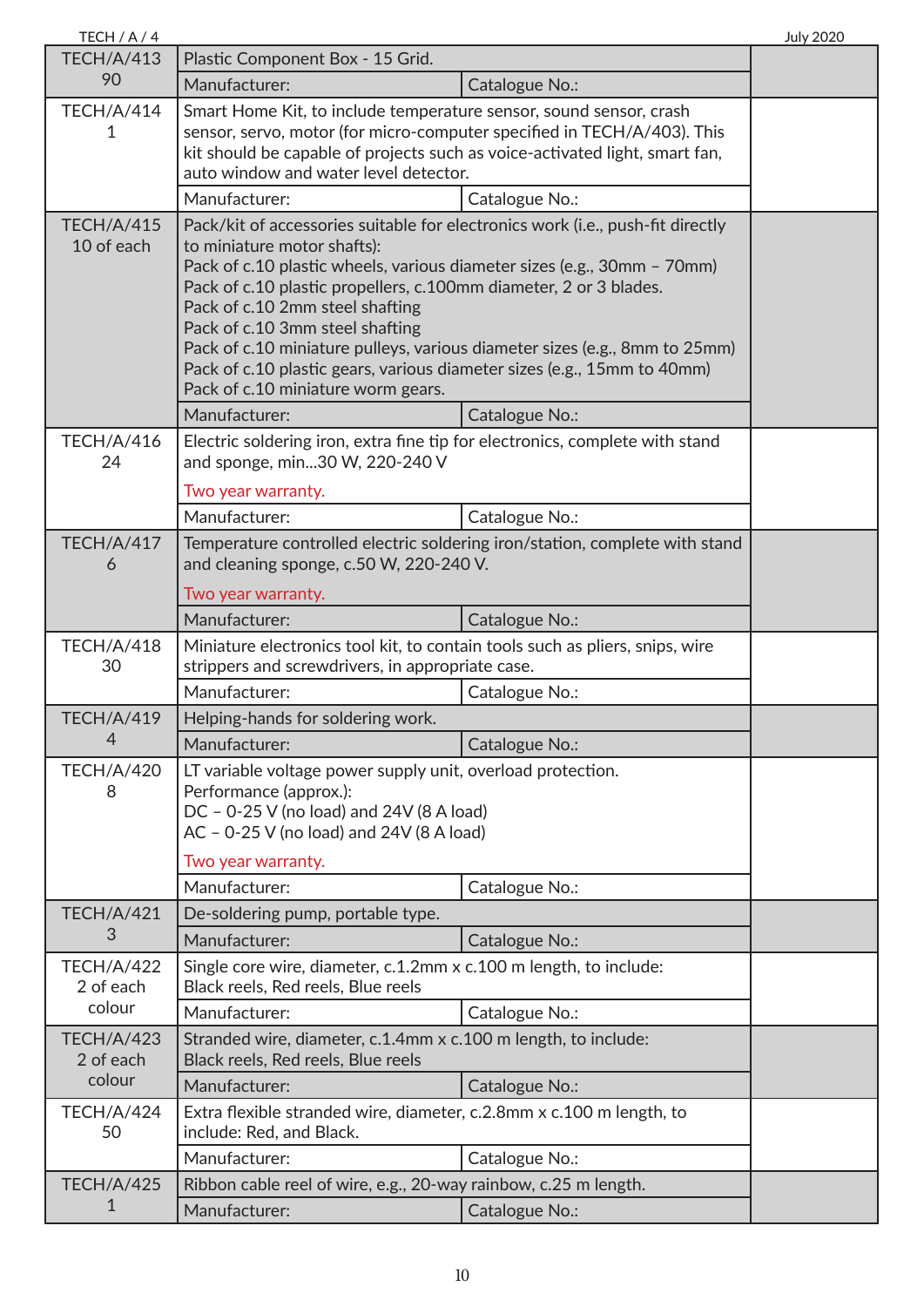| TECH / A / 4                                              |                                                                                                                                                                                                          |                | <b>July 2020</b> |
|-----------------------------------------------------------|----------------------------------------------------------------------------------------------------------------------------------------------------------------------------------------------------------|----------------|------------------|
| <b>TECH/A/426</b>                                         | Cable Mounting Sockets 20 way.                                                                                                                                                                           |                |                  |
| 24                                                        | Manufacturer:                                                                                                                                                                                            | Catalogue No.: |                  |
| <b>TECH/A/427</b><br>100<br>100<br>100<br>100             | Pack/kit of 4mm plugs and sockets, to include:<br>4mm Plug Red<br>4mm Socket Red<br>4mm Plug Black<br>4mm Socket Black<br>Manufacturer:                                                                  | Catalogue No.: |                  |
| <b>TECH/A/428</b>                                         | Pack/kit of battery holders and clips, to include:                                                                                                                                                       |                |                  |
| 30<br>30<br>30<br>30<br>30<br>30<br>300                   | 2XAA<br>4XAA<br>2XC<br>4XC<br>2XD<br>4XD<br>PP3 battery snaps                                                                                                                                            |                |                  |
|                                                           | Manufacturer:                                                                                                                                                                                            | Catalogue No.: |                  |
| <b>TECH/A/429</b><br>5<br>200<br>200<br>200<br>200<br>200 | Pack/kit of micro-miniature electrolytic capacitors, to include,<br>Variety capacitor kit suitable for simple electronic circuit building<br>100uF 16v<br>220uF 16v<br>470uF 16v<br>1000uF 16v<br>2200uF |                |                  |
|                                                           | Manufacturer:                                                                                                                                                                                            | Catalogue No.: |                  |
| <b>TECH/A/430</b><br>200 of each<br>type                  | Resistors, to include:<br>270R<br>1K<br>2K2<br>4K7<br>10K<br>22K<br>33K<br>100K<br>150K<br>1M                                                                                                            |                |                  |
|                                                           | Manufacturer:                                                                                                                                                                                            | Catalogue No.: |                  |
| <b>TECH/A/431</b><br>50 of each type                      | Potentiometers, to include:<br>1K LIN<br><b>2200K LIN</b><br>10K LIN<br>47K LIN<br>100K LIN<br>1M LIN<br>100K LIN dual control (stereo)<br>Manufacturer:                                                 | Catalogue No.: |                  |
| <b>TECH/A/432</b>                                         | Arm robot kit (for micro-computer specified in TECH/A/403).                                                                                                                                              |                |                  |
| 1                                                         | Manufacturer:                                                                                                                                                                                            | Catalogue No.: |                  |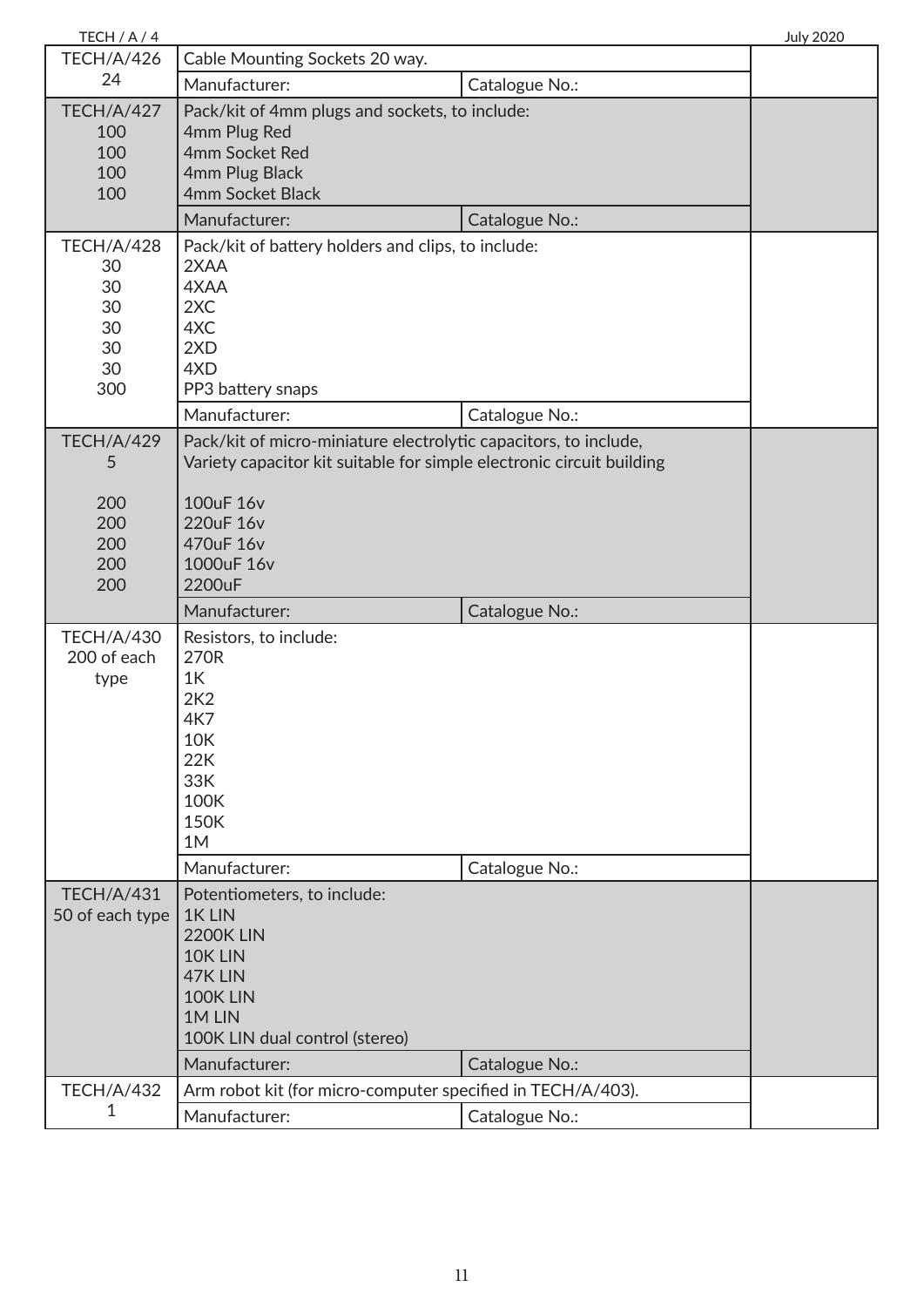| TECH $/A/4$                                                          |                                                                                                                                                                                                                                                                                    |                                                                           | <b>July 2020</b> |
|----------------------------------------------------------------------|------------------------------------------------------------------------------------------------------------------------------------------------------------------------------------------------------------------------------------------------------------------------------------|---------------------------------------------------------------------------|------------------|
| <b>TECH/A/433</b><br>150 of each<br>type                             | Preset potentiometers (suitable for simple electronic circuit building), to<br>include:<br><b>10K</b><br>22K<br><b>100K</b>                                                                                                                                                        |                                                                           |                  |
|                                                                      | Manufacturer:                                                                                                                                                                                                                                                                      | Catalogue No.:                                                            |                  |
| <b>TECH/A/434</b><br>80 of each type                                 | Miniature motors, to include:<br>High torque miniature motor, 3-6 V<br>High power, 12 V motor<br>Solar motor<br>Manufacturer:                                                                                                                                                      | Catalogue No.:                                                            |                  |
| <b>TECH/A/435</b>                                                    | Motor mount (e.g., self-adhesive) to suit miniature motors detailed in                                                                                                                                                                                                             |                                                                           |                  |
| 200                                                                  | <b>TECH/A/434.</b>                                                                                                                                                                                                                                                                 |                                                                           |                  |
|                                                                      | Manufacturer:                                                                                                                                                                                                                                                                      | Catalogue No.:                                                            |                  |
| <b>TECH/A/436</b><br>10                                              | kit form, motor to operate on c.1.5-4.5 V power supply.                                                                                                                                                                                                                            | Miniature multi-ratio gearbox and motor (clearbox motor), assembled OR in |                  |
|                                                                      | Manufacturer:                                                                                                                                                                                                                                                                      | Catalogue No.:                                                            |                  |
| <b>TECH/A/437</b><br>10                                              | to operate on c.1.5-4.5 V power supply.                                                                                                                                                                                                                                            | Miniature worm drive gearbox with motor, assembled or in kit form, motor  |                  |
|                                                                      | Manufacturer:                                                                                                                                                                                                                                                                      | Catalogue No.:                                                            |                  |
| <b>TECH/A/438</b>                                                    | MES lamp (bulb), 6 V/60 mA, commercial grade.                                                                                                                                                                                                                                      |                                                                           |                  |
| 1000                                                                 | Manufacturer:                                                                                                                                                                                                                                                                      | Catalogue No.:                                                            |                  |
| <b>TECH/A/439</b>                                                    | MES lamp (bulb) holder, solder tags at base.                                                                                                                                                                                                                                       |                                                                           |                  |
| 1000                                                                 | Manufacturer:                                                                                                                                                                                                                                                                      | Catalogue No.:                                                            |                  |
| <b>TECH/A/440</b>                                                    | MES lamp (bulb) holder, spring loaded contact, fixing centres: c.23mm.                                                                                                                                                                                                             |                                                                           |                  |
| 1000                                                                 | Manufacturer:                                                                                                                                                                                                                                                                      | Catalogue No.:                                                            |                  |
| <b>TECH/A/441</b><br>100 of each<br>colour                           | Pack/kit of assorted colours MES lamp holders, to include:<br>Red<br>Green<br>Orange                                                                                                                                                                                               |                                                                           |                  |
|                                                                      | Manufacturer:                                                                                                                                                                                                                                                                      | Catalogue No.:                                                            |                  |
| <b>TECH/A/442</b><br>200 of each<br>item                             | 5mm LED's and clips, to include:<br>Red<br>Yellow<br>Green<br>Flashing<br>5mm bezel panel clips (one piece).<br>Silicone rectifier diode IN4001 1A, 50V max.<br>Silicone rectifier diode IN5401 3A, 100V max<br>Seven segment LED display, common cathode, c.13mm<br>Manufacturer: | Catalogue No.:                                                            |                  |
| <b>TECH/A/443</b><br>Light dependent resistor (ORP 12 specification) |                                                                                                                                                                                                                                                                                    |                                                                           |                  |
| 60                                                                   | Manufacturer:<br>Catalogue No.:                                                                                                                                                                                                                                                    |                                                                           |                  |
| <b>TECH/A/444</b><br>100<br>10                                       | Pack/kit of assorted sizes of strip-board, to include:<br>$25$ mm x 64mm<br>119mm x 455mm<br>Manufacturer:                                                                                                                                                                         | Catalogue No.:                                                            |                  |
| <b>TECH/A/445</b>                                                    | Pack/kit of breadboard, to include:                                                                                                                                                                                                                                                |                                                                           |                  |
| 50                                                                   | 400 Tie points                                                                                                                                                                                                                                                                     |                                                                           |                  |
|                                                                      | Manufacturer:                                                                                                                                                                                                                                                                      | Catalogue No.:                                                            |                  |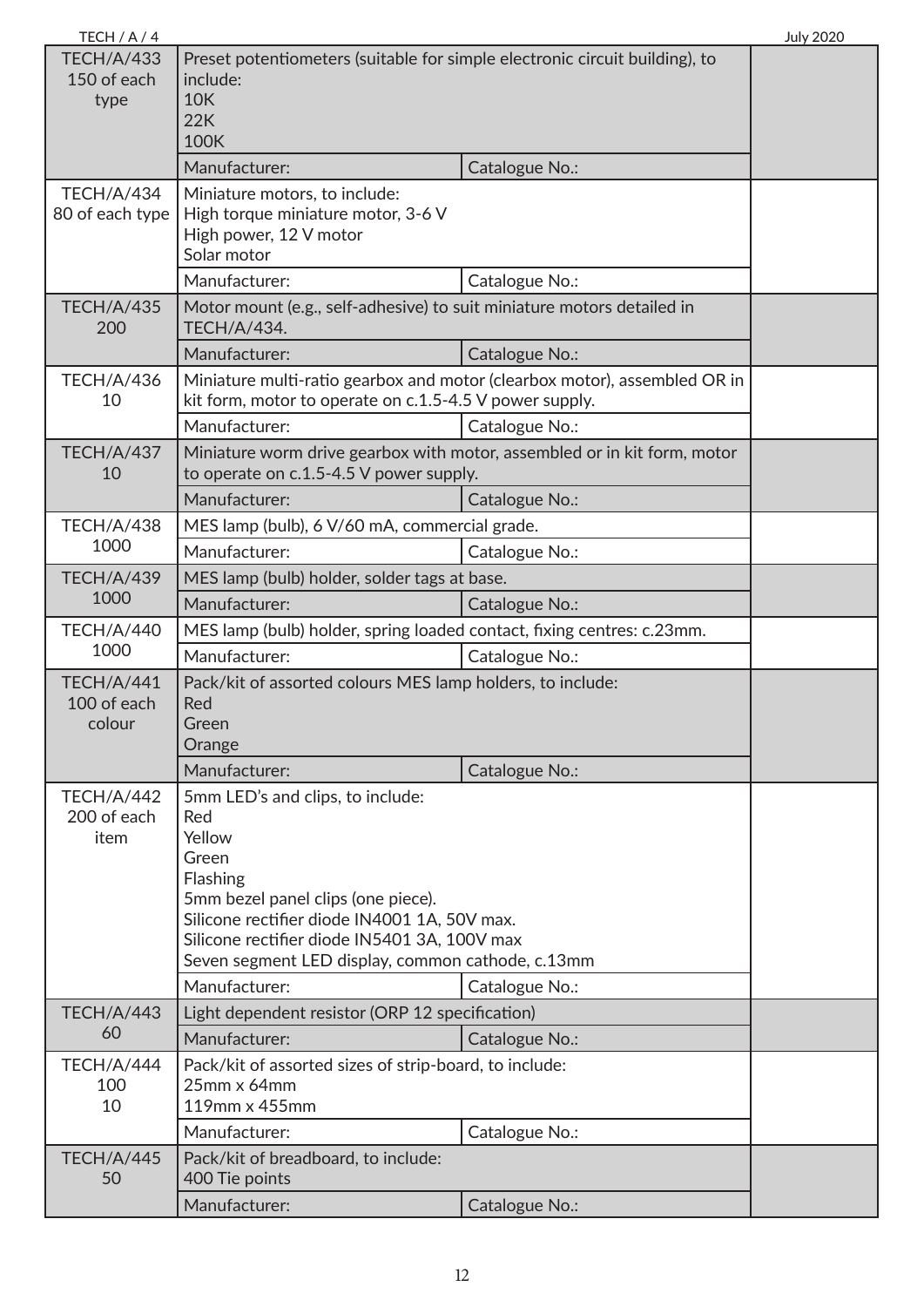| TECH / A / 4                                   |                                                                                                                                                                                                                                                                                                                                                          |                | <b>July 2020</b> |
|------------------------------------------------|----------------------------------------------------------------------------------------------------------------------------------------------------------------------------------------------------------------------------------------------------------------------------------------------------------------------------------------------------------|----------------|------------------|
| <b>TECH/A/446</b><br>50 of each type           | Pack/kit of miniature relays, to include:<br><b>DPDT 5A</b><br><b>SPDT 5A</b><br>SPDT 10A<br><b>DPDT 8A</b>                                                                                                                                                                                                                                              |                |                  |
|                                                | Manufacturer:                                                                                                                                                                                                                                                                                                                                            | Catalogue No.: |                  |
| <b>TECH/A/447</b><br>50<br>50                  | Pack/kit of NTC thermistors, to include:<br>5 k ohm<br>2700 ohm                                                                                                                                                                                                                                                                                          |                |                  |
|                                                | Manufacturer:                                                                                                                                                                                                                                                                                                                                            | Catalogue No.: |                  |
| <b>TECH/A/448</b><br>100 of each<br>type       | Pack/kit of general purpose transistors, to include:<br>ZTX321 NPN specification<br><b>BC108 NPN specification</b><br>BFY51 NPN specification<br><b>BC109 NPN specification</b><br>TIP121 Darlington NPN specification                                                                                                                                   |                |                  |
|                                                | Manufacturer:                                                                                                                                                                                                                                                                                                                                            | Catalogue No.: |                  |
| TECH/A/449<br>50<br>25<br>25<br>15<br>15<br>15 | Pack/kit of linear integrated circuits (ICs), to include:<br>555 Timer<br>741 Op Amp<br>3140 Op Amp<br>556<br>7400<br>7490                                                                                                                                                                                                                               |                |                  |
|                                                | Manufacturer:                                                                                                                                                                                                                                                                                                                                            | Catalogue No.: |                  |
| <b>TECH/A/450</b><br>25<br>25<br>100<br>25     | Pack/kit of miniature speakers, for example:<br>8 ohm<br>64 ohm<br>Buzzer, 6 V (leads)<br>Miniature piezo buzzer                                                                                                                                                                                                                                         |                |                  |
|                                                | Manufacturer:                                                                                                                                                                                                                                                                                                                                            | Catalogue No.: |                  |
| <b>TECH/A/451</b><br>75 of each type           | Pack/kit of miniature switches, to include:<br>Miniature toggle SPST<br>Miniature toggle SPDT<br>Miniature rocker<br><b>Standard slide DPDTCO</b><br>Push to make<br>Push to break<br>Push latching<br>Tilt switch (mercury)<br>Reed switch with magnets<br>Microswitch button<br>Microswitch lever<br>Microminiature microswitch lever<br>Manufacturer: | Catalogue No.: |                  |
| <b>TECH/A/452</b>                              | Pack/kit of miniature thyristors, to include:                                                                                                                                                                                                                                                                                                            |                |                  |
| 50                                             | TIC106D specification<br>Manufacturer:                                                                                                                                                                                                                                                                                                                   | Catalogue No.: |                  |
| <b>TECH/A/453</b>                              | Control knobs, to fit c.6mm shaft.                                                                                                                                                                                                                                                                                                                       |                |                  |
| 100                                            | Manufacturer:                                                                                                                                                                                                                                                                                                                                            | Catalogue No.: |                  |
| <b>TECH/A/454</b>                              | Low-fume / colophony free solder, 500 g / 22 swg (0.71mm).                                                                                                                                                                                                                                                                                               |                |                  |
| 10                                             | Manufacturer:                                                                                                                                                                                                                                                                                                                                            | Catalogue No.: |                  |
|                                                |                                                                                                                                                                                                                                                                                                                                                          |                |                  |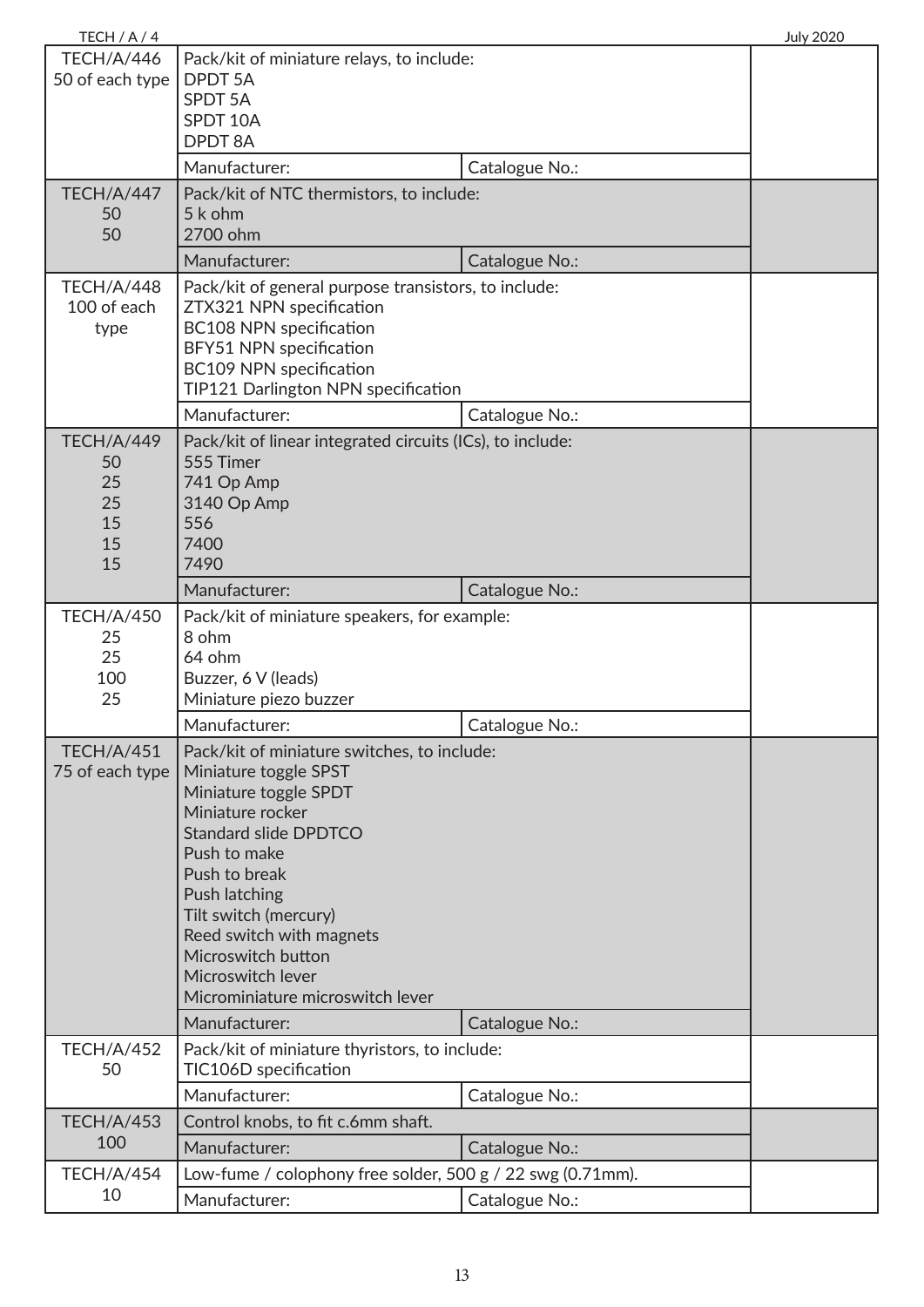| TECH / A / 4            |                                                                                                                                                                                                                                                                                                                                                                |                | <b>July 2020</b> |
|-------------------------|----------------------------------------------------------------------------------------------------------------------------------------------------------------------------------------------------------------------------------------------------------------------------------------------------------------------------------------------------------------|----------------|------------------|
| <b>TECH/A/455</b><br>6  | Multiple drawer storage cabinets, plastic drawer type, wall mountable, c.60<br>drawer unit size.                                                                                                                                                                                                                                                               |                |                  |
|                         | Manufacturer:                                                                                                                                                                                                                                                                                                                                                  | Catalogue No.: |                  |
| <b>TECH/A/456</b><br>30 | Multi-compartment boxes (e.g., plastic type), suitable for storing of<br>electronic circuits / components.                                                                                                                                                                                                                                                     |                |                  |
|                         | Manufacturer:                                                                                                                                                                                                                                                                                                                                                  | Catalogue No.: |                  |
| <b>TECH/A/457</b><br>2  | PCB Drill and stand set complete with power supply output of drill 12 V to<br>18 V. Chuck capacity 0.6mm to 3.2mm. Input of power supply unit 220 V<br>to 240 V                                                                                                                                                                                                |                |                  |
|                         | Two year warranty.                                                                                                                                                                                                                                                                                                                                             |                |                  |
|                         | Manufacturer:                                                                                                                                                                                                                                                                                                                                                  | Catalogue No.: |                  |
| <b>TECH/A/458</b><br>1  | Set of Control technology teaching kits. Kits to simulate control of<br>manufacturing processes (e.g. conveyor, sorter, pick and place) and/or<br>examples of control technology used in society (e.g. Car park barrier, lifts,<br>sliding doors). Kit to be accompanied with associated guides/texts, and<br>suitable for use with a class group of students. |                |                  |
|                         | Manufacturer:                                                                                                                                                                                                                                                                                                                                                  | Catalogue No.: |                  |
| <b>TECH/A/459</b><br>1  | Robotic control technology teaching kit. Kit to simulate a range of robotic<br>control applications. Kit to be accompanied with associated guides/texts<br>and suitable for use with a class group of students.                                                                                                                                                |                |                  |
|                         | Manufacturer:                                                                                                                                                                                                                                                                                                                                                  | Catalogue No.: |                  |
| <b>TECH/A/460</b><br>1  | Electro-pneumatic teaching kit and suitable air compressor. Capable of<br>allowing for the demonstration of a range of circuits/systems. Kit to be<br>accompanied with associated guides/texts and suitable for use with a class<br>group of students.                                                                                                         |                |                  |
|                         | Manufacturer:                                                                                                                                                                                                                                                                                                                                                  | Catalogue No.: |                  |
| <b>TECH/A/461</b>       | Pneumatic system construction and simulation software to include library<br>of standard pneumatic symbols; educational site licence for min. 25 users.                                                                                                                                                                                                         |                |                  |
|                         | Manufacturer:                                                                                                                                                                                                                                                                                                                                                  | Catalogue No.: |                  |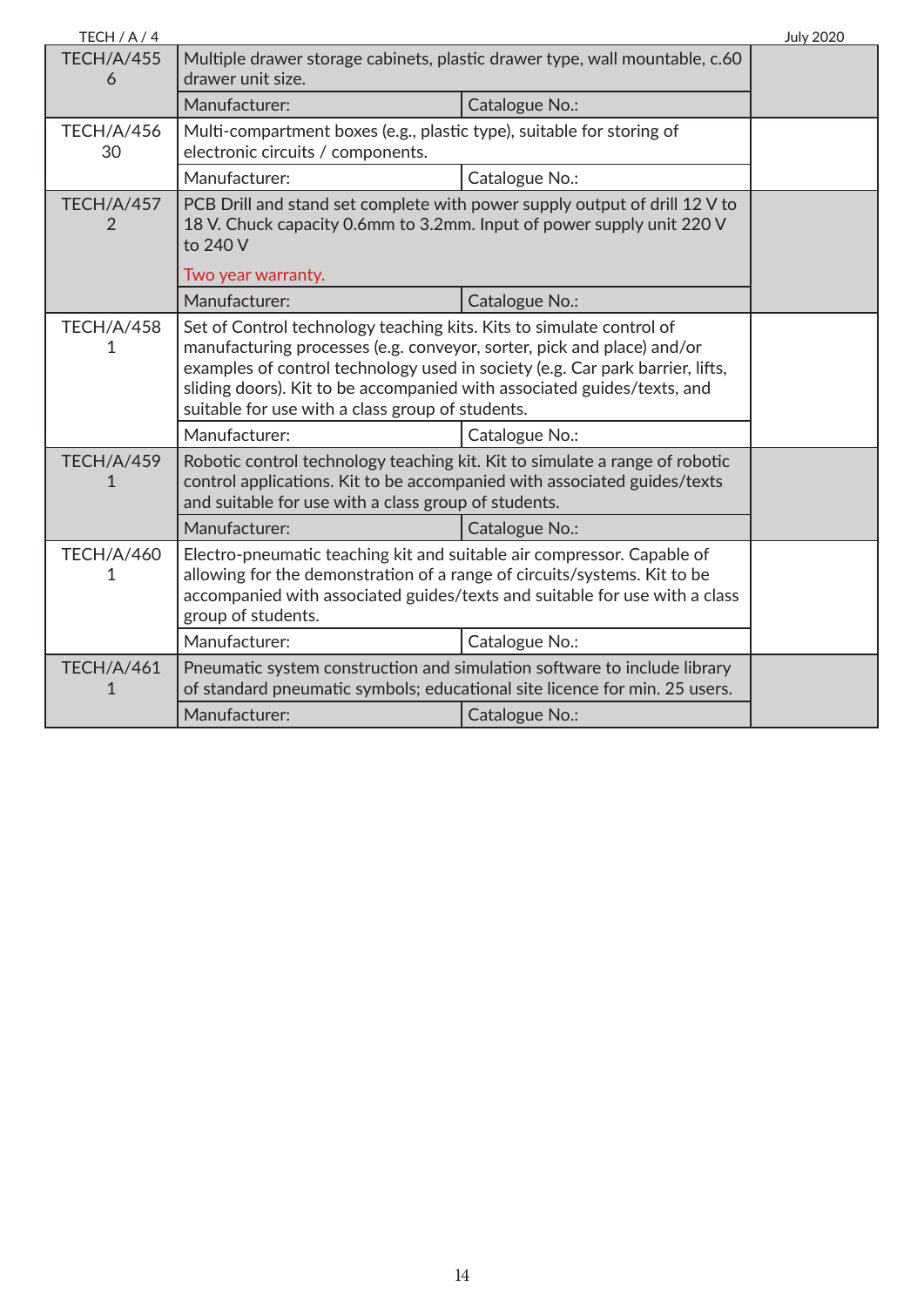| <b>Section 5: Structure and Mechanisms</b>  |                                                                                                                                                                                                                                                                                |                |           |
|---------------------------------------------|--------------------------------------------------------------------------------------------------------------------------------------------------------------------------------------------------------------------------------------------------------------------------------|----------------|-----------|
| Code<br>Quantity                            | <b>Description and Specification</b>                                                                                                                                                                                                                                           |                | Cost<br>€ |
| <b>TECH/A/501</b>                           | Low cost construction set/kit, capable of allowing for the construction of<br>models of various structures and mechanisms, e.g., bridges, towers, model<br>automobiles, etc. A number to include appropriate power supply units.                                               |                |           |
|                                             | Manufacturer:                                                                                                                                                                                                                                                                  | Catalogue No.: |           |
| <b>TECH/A/502</b><br>3 of each pack/<br>set | Pack/set of plastic gear wheels suitable for model building, preferably of<br>the brass hub-type, to include:<br>Pack c.10 12 teeth<br>Pack c.10 18 teeth<br>Pack c.10 30 teeth<br>Pack c.10 58 teeth<br>Pack c.10 bevel gear<br>Pack c.10 worm gear                           |                |           |
|                                             | Manufacturer:                                                                                                                                                                                                                                                                  | Catalogue No.: |           |
| <b>TECH/A/503</b><br>3 of each pack/<br>set | Pack/set of pulley's suitable for model building, preferably of the brass-hub<br>type, to include:<br>Pack of c.10 pulley's c.20mm diameter<br>Pack of c.10 pulley's c.40mm diameter<br>Pack of c.10 pulley's c.60mm diameter                                                  |                |           |
|                                             | Manufacturer:                                                                                                                                                                                                                                                                  | Catalogue No.: |           |
| <b>TECH/A/504</b><br>10 of each pack        | Pack of shafting/shaft converters to suit TECH/A/501 and TECH/A/502,<br>to include:<br>Pack of shaft converters (e.g., 6mm to 4mm and/or 4mm to 2mm)<br>Pack of shafts (e.g., 6mm and/or 4mm shafts)                                                                           |                |           |
|                                             | Manufacturer:                                                                                                                                                                                                                                                                  | Catalogue No.: |           |
| <b>TECH/A/505</b><br>15 of each<br>pack/set | Pack/set of plastic/wooden wheels suitable for model building/<br>construction work, to include:<br>Pack plastic c.10 wheels c.60mm diameter<br>Pack plastic c.10 wheels c.50mm diameter<br>Pack wooden c.10 wheels c.25mm diameter<br>Pack wooden c.10 wheels c.50mm diameter |                |           |
|                                             | Manufacturer:                                                                                                                                                                                                                                                                  | Catalogue No.: |           |
| <b>TECH/A/506</b><br>1 box of each          | M3 screws and nuts:<br>Box M3 screws 6mm, pack of 100<br>Box M3 screws 12mm, pack of 100<br>Box M3 screws 20mm, pack of 100<br>Box M3 screws 25mm, pack of 100<br>Box M3 nuts, pack of 100<br>Box M3 washers, pack of 500                                                      |                |           |
|                                             | Manufacturer:                                                                                                                                                                                                                                                                  | Catalogue No.: |           |
| <b>TECH/A/507</b><br>1 box of each          | M4 screws and nuts:<br>Box M4 screws 6mm, pack of 100<br>Box M4 screws 12mm, pack of 100<br>Box M4 screws 20mm, pack of 100<br>Box M4 screws 25mm, pack of 100<br>Box M4 nuts, pack of 100<br>Box M4 washers, pack of 500                                                      |                |           |
|                                             | Manufacturer:                                                                                                                                                                                                                                                                  | Catalogue No.: |           |
| <b>TECH/A/508</b><br>2                      | Box of art straws.<br>Manufacturer:                                                                                                                                                                                                                                            | Catalogue No.: |           |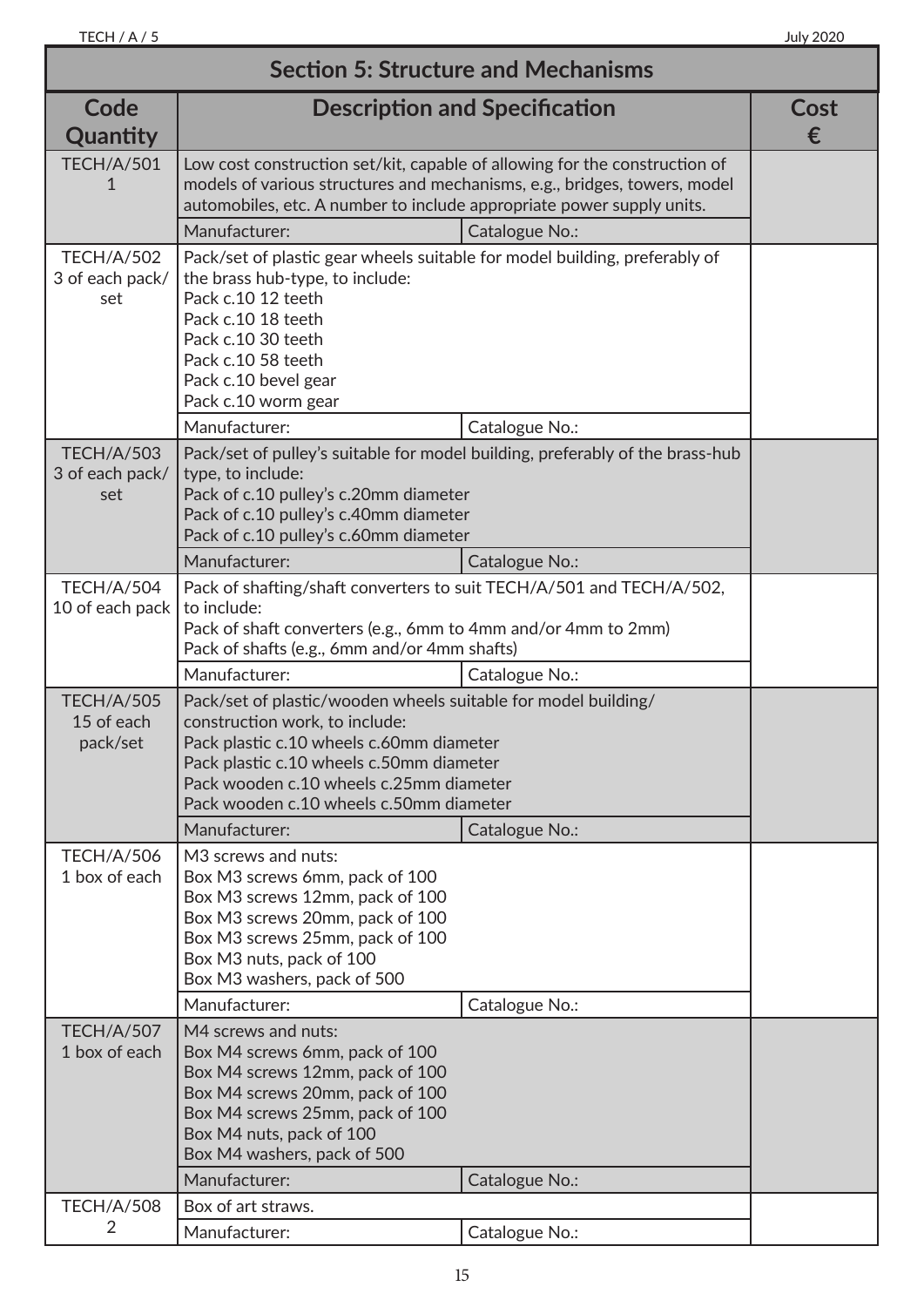| <b>Section 6: Safety Equipment</b> |                                                                                                                                               |                                                                                                                                                    |           |
|------------------------------------|-----------------------------------------------------------------------------------------------------------------------------------------------|----------------------------------------------------------------------------------------------------------------------------------------------------|-----------|
| Code<br>Quantity                   | <b>Description and Specification</b>                                                                                                          |                                                                                                                                                    | Cost<br>€ |
| <b>TECH/A/601</b>                  | Wall-Mounted First Aid Cabinet c.370mm X c.24mm with hinged door and<br>equipped with minimum 24 person first aid kit.                        |                                                                                                                                                    |           |
|                                    | Manufacturer:                                                                                                                                 | Catalogue No.:                                                                                                                                     |           |
| <b>TECH/A/602</b>                  | Set of minimum 6 / Laminated wall-mounted assorted Safety Signs.                                                                              |                                                                                                                                                    |           |
| 1                                  | Manufacturer:                                                                                                                                 | Catalogue No.:                                                                                                                                     |           |
| <b>TECH/A/603</b><br>30            | kite marked to BS 2092.                                                                                                                       | Non-mist Safety Goggles, full ventilation, suitable for use over spectacles,                                                                       |           |
|                                    | Manufacturer:                                                                                                                                 | Catalogue No.:                                                                                                                                     |           |
| <b>TECH/A/604</b><br>2             | 20dB required.                                                                                                                                | Headband and ear cup type ear defenders. To be supplied with two sets of<br>renewable sealing rings and to conform to EN352/BS5108. Attenuation to |           |
|                                    | Manufacturer:                                                                                                                                 | Catalogue No.:                                                                                                                                     |           |
| <b>TECH/A/605</b><br>12            | Clearways face shields with adjustable headbands. Full facial and eye<br>protection while operating machine tools etc. Kite marked to BS2092. |                                                                                                                                                    |           |
|                                    | Manufacturer:                                                                                                                                 | Catalogue No.:                                                                                                                                     |           |
| <b>TECH/A/606</b>                  | Student aprons suitable for workshop use.                                                                                                     |                                                                                                                                                    |           |
| 30                                 | Manufacturer:                                                                                                                                 | Catalogue No.:                                                                                                                                     |           |
| <b>TECH/A/607</b>                  | Soap/hand cream dispenser.                                                                                                                    |                                                                                                                                                    |           |
| 1                                  | Manufacturer:                                                                                                                                 | Catalogue No.:                                                                                                                                     |           |
| <b>TECH/A/608</b>                  | Roll of Hazzard Warning Floor Tape, 50x3300mm, Yellow-Black.                                                                                  |                                                                                                                                                    |           |
| 1                                  | Manufacturer:                                                                                                                                 | Catalogue No.:                                                                                                                                     |           |
| <b>TECH/A/609</b><br>12            | Lightweight safety spectacles with fully adjustable side frames and clear<br>side shields, fitted with replaceable lens to BS 2092.           |                                                                                                                                                    |           |
|                                    | Manufacturer:                                                                                                                                 | Catalogue No.:                                                                                                                                     |           |
| <b>TECH/A/610</b><br>6             | and dirt repellent.                                                                                                                           | Pair Gloves for materials handlings, abrasion and cut resistant; oil, grease                                                                       |           |
|                                    | Manufacturer:                                                                                                                                 | Catalogue No.:                                                                                                                                     |           |
| <b>TECH/A/611</b><br>6             | Fume displacement unit, replaceable filter type, bench mounted, 230 V, 50<br>Hz.                                                              |                                                                                                                                                    |           |
|                                    | Manufacturer:                                                                                                                                 | Catalogue No.:                                                                                                                                     |           |
| <b>TECH/A/612</b>                  | Plastic bin, minimum 80 litres.                                                                                                               |                                                                                                                                                    |           |
| 6                                  | Manufacturer:                                                                                                                                 | Catalogue No.:                                                                                                                                     |           |
| <b>TECH/A/613</b>                  | Roll of hand paper, 200mm wide, on roller stand.                                                                                              |                                                                                                                                                    |           |
| 1                                  | Manufacturer:                                                                                                                                 | Catalogue No.:                                                                                                                                     |           |
| <b>TECH/A/614</b><br>24            | bristle.                                                                                                                                      | Banister type c.300mm X 50mm flat-backed Bench Brush. Resin set pure                                                                               |           |
|                                    | Manufacturer:                                                                                                                                 | Catalogue No.:                                                                                                                                     |           |
| <b>TECH/A/615</b>                  | 600mm Sweeping Brush with Handle.                                                                                                             |                                                                                                                                                    |           |
| 4                                  | Manufacturer:                                                                                                                                 | Catalogue No.:                                                                                                                                     |           |

**Note:** Equipment to be commissioned and training provided where appropriate. Where servicing is required during the warranty period then the cost should be included in the tender price.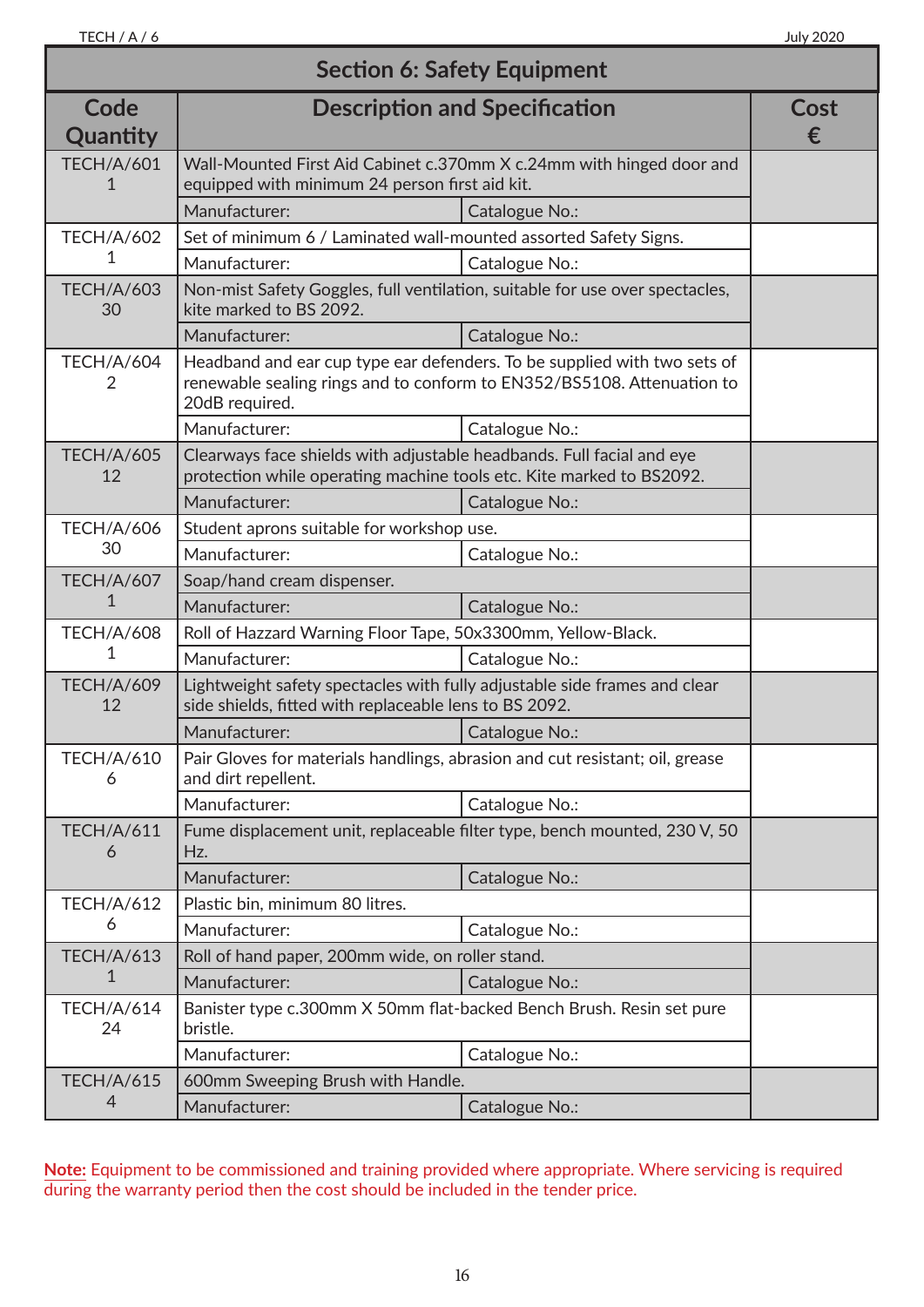| <b>Equipment for Applied Technology/Technology TECH/A</b> |                |                                           |                            |
|-----------------------------------------------------------|----------------|-------------------------------------------|----------------------------|
| <b>Section</b>                                            | Code           | <b>Description and Specifications:</b>    | Total<br>Cost $\epsilon$ : |
| Section 1                                                 | TECH/A/101-121 | Drawing and Design                        |                            |
| Section 2                                                 | TECH/A/201-266 | <b>Hand Tools</b>                         |                            |
| Section 3                                                 | TECH/A/301-312 | Power Tools                               |                            |
| Section 4                                                 | TECH/A/401-461 | <b>Electronics and Control Technology</b> |                            |
| Section 5                                                 | TECH/A/501-508 | <b>Structure and Mechanisms</b>           |                            |
| Section 6                                                 | TECH/A/601-615 | Safety Equipment                          |                            |

| Total $(\epsilon)$                   |  |
|--------------------------------------|--|
| Add for VAT(E)                       |  |
| Total amount for List A $(\epsilon)$ |  |

Standards, Specifications and Conditions

**All Equipment shall be Durable and Safe for School Use. Equipment wholly or partly funded from public funds is subject to Inspection by Officers from the Department of Education and Skills.**

It is essential that tenders for equipment for School Use shall:

- i) Comply fully with the specifications and be durable and safe for School Use.
- ii) Comply fully with the standards as detailed and shall comply fully with European (EN) standards, both established and developing.
- iii) Comply with European electrical standards and CE marking as appropriate.
- iv) Be accompanied by documentation of sufficient detail for full evaluation.
- v) Include the completed and signed certificate of compliance.

Award of a contract is conditional on the production of a current tax clearance certificate.

Failure to comply with the above may result in the tender being deemed null and void.

#### **Certificate of Compliance with Standards, Specifications & Conditions:**

I/We certify that the equipment tendered complies in all respects with the Standards, Specifications and other requirements/conditions specified in this tender document. I/We hold a current tax clearance certificate.

Company: Company:

Signed: Date:

Position: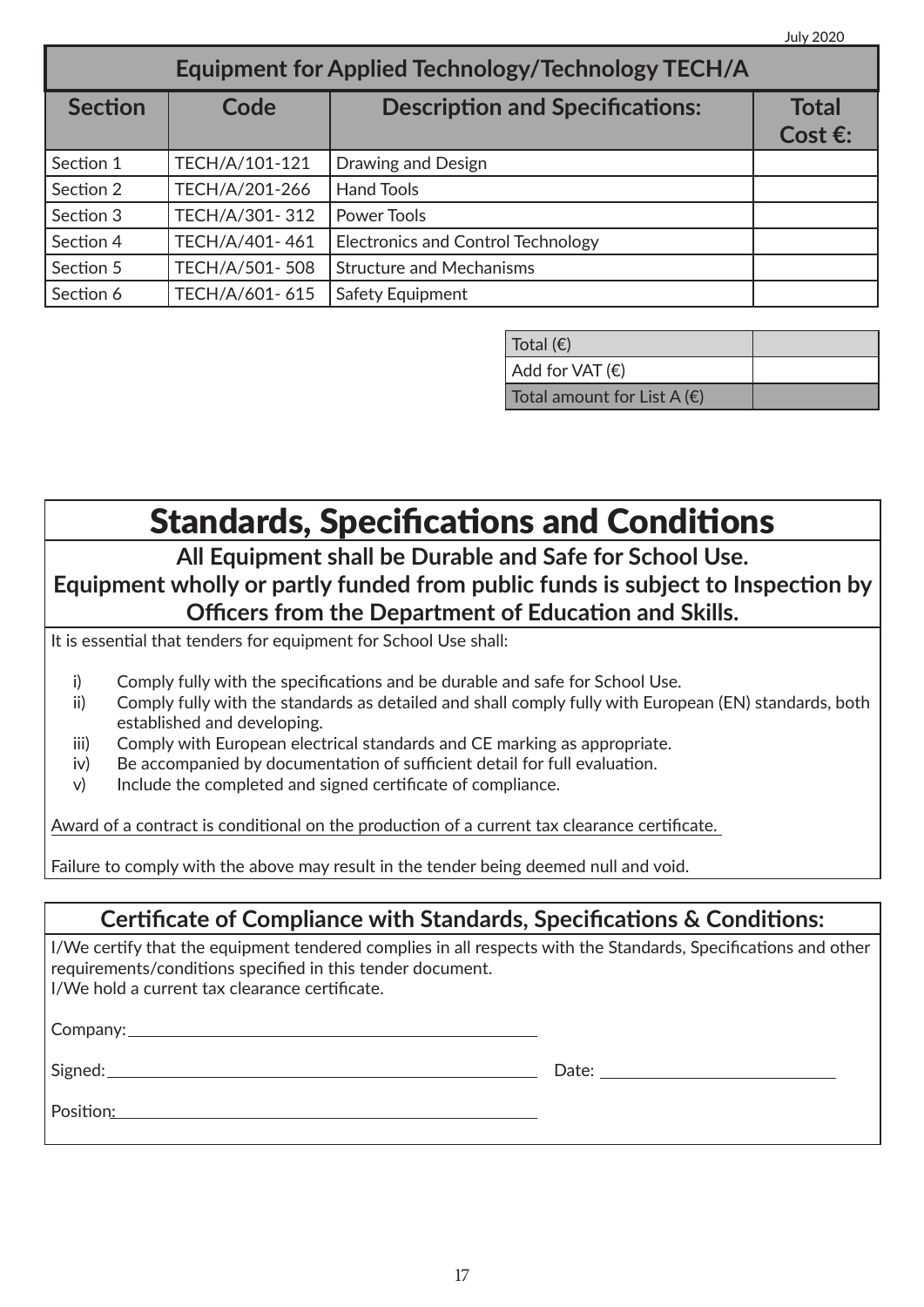## Applied Technology and Technology Equipment List B

| <b>Section 1: Machine Tools and Storage</b> |                                                                                                                                                                                                                                                          |                |   |
|---------------------------------------------|----------------------------------------------------------------------------------------------------------------------------------------------------------------------------------------------------------------------------------------------------------|----------------|---|
| Code                                        | <b>Description and Specification</b><br>Cost                                                                                                                                                                                                             |                |   |
| Quantity                                    |                                                                                                                                                                                                                                                          |                | € |
| <b>TECH/B/101</b><br>1                      | Vertical Bandsaw, Floor-standing, tiltable, c.400 mm x 400 mm table, blade<br>length c.3000 mm - max. Width 19 mm. Cutting height 150 mm - 300<br>mm, cutting width 300 mm - 400 mm. Blade guard, no-volt release switch,<br>c. 1.5 kW, 3 phase, 50 Hz.  |                |   |
|                                             | Three year on-site warranty to include parts and labour.                                                                                                                                                                                                 |                |   |
|                                             | Manufacturer:                                                                                                                                                                                                                                            | Catalogue No.: |   |
| <b>TECH/B/102</b><br>$\overline{2}$         | Scroll Saw, 450 mm, with tilt table, variable speed motor, sawdust<br>blower, workpiece hold-down and blade guard attachment. Motor<br>c.120-200 W, 230 V.                                                                                               |                |   |
|                                             | Three year on-site warranty to include parts and labour.                                                                                                                                                                                                 |                |   |
|                                             | Manufacturer:                                                                                                                                                                                                                                            | Catalogue No.: |   |
| <b>TECH/B/103</b>                           | Magnetic folding machine, Capacity: 1250 x 1,6 mm at 400 N/mm <sup>2</sup> , 230<br>volt.<br>To be supplied with: Wide clamping bar, narrow clamping bar, slotted<br>clamping bar for shallow boxes, segmented clamping bar (finders), sheet<br>support. |                |   |
|                                             | Three year on-site warranty to include parts and labour.                                                                                                                                                                                                 |                |   |
|                                             | Manufacturer:                                                                                                                                                                                                                                            | Catalogue No.: |   |
| <b>TECH/B/104</b><br>1                      | Guillotine-Notcher, bench mounted type, table size: c.500 mm x 400 mm,<br>max. capacity in ferrous metals: c.1.5 mm, max. capacity in non-ferrous<br>metals: c.3 mm.                                                                                     |                |   |
|                                             | Three year on-site warranty to include parts and labour.                                                                                                                                                                                                 |                |   |
|                                             | Manufacturer:                                                                                                                                                                                                                                            | Catalogue No.: |   |
| <b>TECH/B/105</b><br>1                      | Wood Turning Lathe, c.400 W (0.5 HP), floor-standing with faceplate,<br>c.610 mm between centres, 2 Bar bed, variable speed (c.450-2000<br>rpm).<br>Three year on-site warranty to include parts and labour.                                             |                |   |
|                                             | Manufacturer:                                                                                                                                                                                                                                            | Catalogue No.: |   |
| <b>TECH/B/106</b><br>1                      | Bench grinder, complete with eye shields and tool rests. Wheels - diameter<br>c.200 mm, coarse and medium grit type, 230 V, 50 Hz.                                                                                                                       |                |   |
|                                             | Three year on-site warranty to include parts and labour.                                                                                                                                                                                                 |                |   |
|                                             | Manufacturer:                                                                                                                                                                                                                                            | Catalogue No.: |   |
| <b>TECH/B/107</b><br>$\overline{2}$         | Drilling Machine, floor-standing pedestal complete with fitted drill<br>chuck, key and chuck guard. 2 kW, 380V 3 phase, 50 Hz.                                                                                                                           |                |   |
|                                             | Three year on-site warranty to include parts and labour.                                                                                                                                                                                                 |                |   |
|                                             | Manufacturer:                                                                                                                                                                                                                                            | Catalogue No.: |   |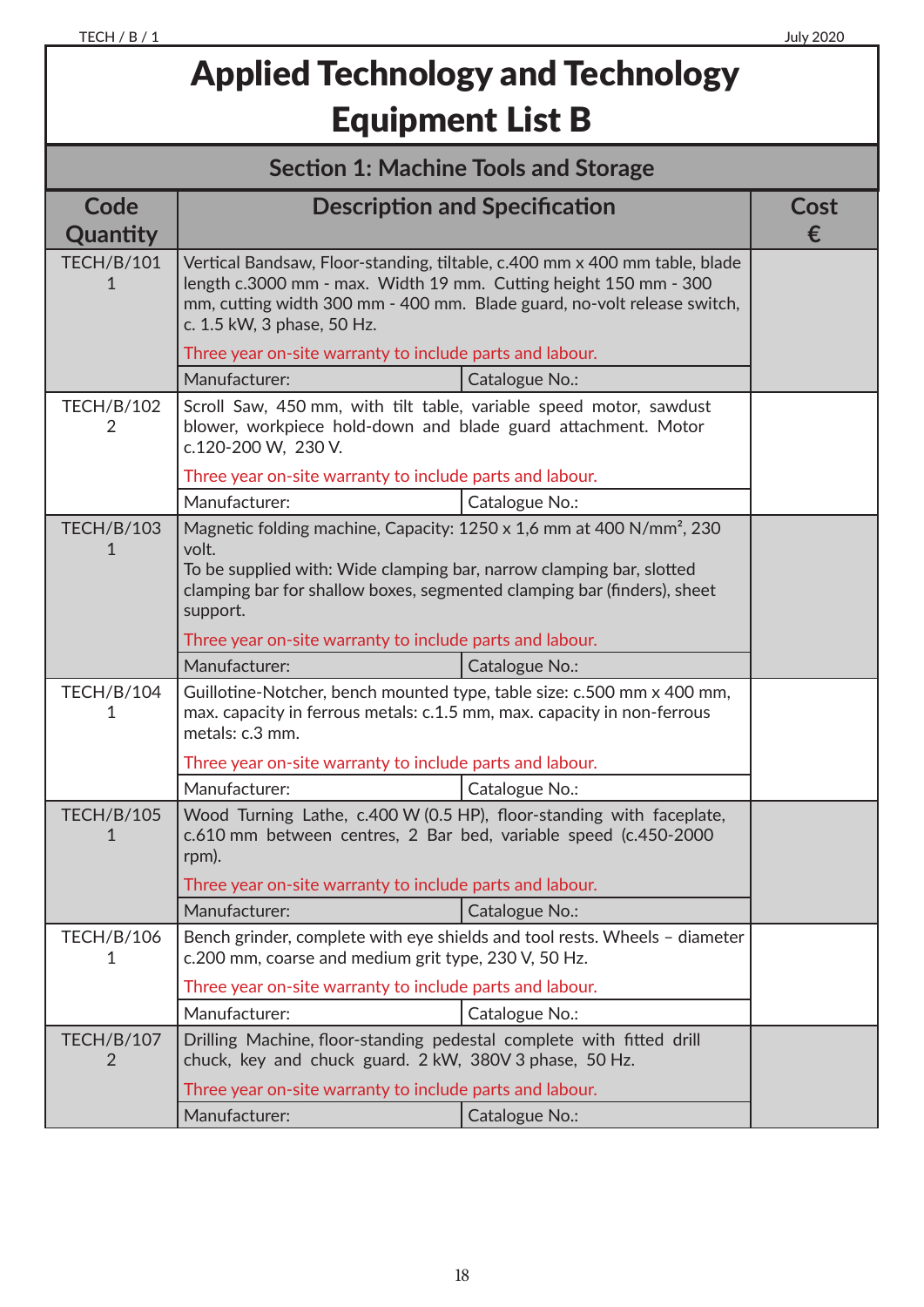| TECH / B / 1           |                                                                                                                                                                                                                                                                                                                            |                | <b>July 2020</b> |
|------------------------|----------------------------------------------------------------------------------------------------------------------------------------------------------------------------------------------------------------------------------------------------------------------------------------------------------------------------|----------------|------------------|
| <b>TECH/B/108</b><br>1 | Belt sander, c.150 mm wide belt, bench or floor mounted. Fitted with dust<br>extraction facility in accordance with Circular Letter M45/01. Electrics:<br>230V, 50Hz.                                                                                                                                                      |                |                  |
|                        | Larger machines NOT suitable, for Health and Safety Reasons.                                                                                                                                                                                                                                                               |                |                  |
|                        | Three year on-site warranty to include parts and labour.                                                                                                                                                                                                                                                                   |                |                  |
|                        | Manufacturer:                                                                                                                                                                                                                                                                                                              | Catalogue No.: |                  |
| <b>TECH/B/109</b><br>1 | Vacuum form cutting machine, bench mounted type, complete with<br>adjustable tilting table, guide fence and dust extraction outlet facility,<br>Electrics: 230 V, 50 Hz.                                                                                                                                                   |                |                  |
|                        | Three year on-site warranty to include parts and labour.                                                                                                                                                                                                                                                                   |                |                  |
|                        | Manufacturer:                                                                                                                                                                                                                                                                                                              | Catalogue No.: |                  |
| <b>TECH/B/110</b><br>1 | Vacuum forming machine, bench top model, cut sheet size min. 250 mm x<br>min. 450 mm. Electrics - 230 V, 50 Hz.                                                                                                                                                                                                            |                |                  |
|                        | Three year on-site warranty to include parts and labour.                                                                                                                                                                                                                                                                   |                |                  |
|                        | Manufacturer:                                                                                                                                                                                                                                                                                                              | Catalogue No.: |                  |
| <b>TECH/B/111</b><br>3 | Thermoplastic sheet Strip Heater, 110 V 50Hz 500 mm suitable for<br>bending thermoplastic sheets up to c.6 mm thick.                                                                                                                                                                                                       |                |                  |
|                        | Three year on-site warranty to include parts and labour.                                                                                                                                                                                                                                                                   |                |                  |
|                        | Manufacturer:                                                                                                                                                                                                                                                                                                              | Catalogue No.: |                  |
| <b>TECH/B/112</b><br>1 | Plastic dip coating unit. Minimum capacity 50 litres. Supplied complete<br>with air blower and air pressure regulator together with 20 kg packs of two<br>different colours of polyethylene powder. Electrics: 230 V, 50 Hz.                                                                                               |                |                  |
|                        | Three year on-site warranty to include parts and labour.                                                                                                                                                                                                                                                                   |                |                  |
|                        | Manufacturer:                                                                                                                                                                                                                                                                                                              | Catalogue No.: |                  |
| <b>TECH/B/113</b><br>1 | Polystyrene Hot Wire Sculptor Cutter, c. 500 mm, 110/230 V, 50 Hz<br>500 mm cutter. Voltage through wire c.8 V.                                                                                                                                                                                                            |                |                  |
|                        | Two year warranty.                                                                                                                                                                                                                                                                                                         |                |                  |
|                        | Manufacturer:                                                                                                                                                                                                                                                                                                              | Catalogue No.: |                  |
| <b>TECH/B/114</b><br>1 | Electric Sharpening system: grinding stone size x width 250mm x 50mm;<br>stone grit K220; leather honing wheel size x width 200 x 30mm; rotation<br>speed min: 80rpm; include jig for straight edges, plane irons, ripping<br>chisels; include angle setting jig for measuring exact angles and settings.<br>Single phase. |                |                  |
|                        | Three year on-site warranty to include parts and labour.                                                                                                                                                                                                                                                                   |                |                  |
|                        | Manufacturer:                                                                                                                                                                                                                                                                                                              | Catalogue No.: |                  |
| <b>TECH/B/115</b><br>2 | Tool storage presses with cut-out slots for hand tools, lockable,<br>approximate size 1900mm x 1000mm x 500mm.                                                                                                                                                                                                             |                |                  |
|                        | Manufacturer:                                                                                                                                                                                                                                                                                                              | Catalogue No.: |                  |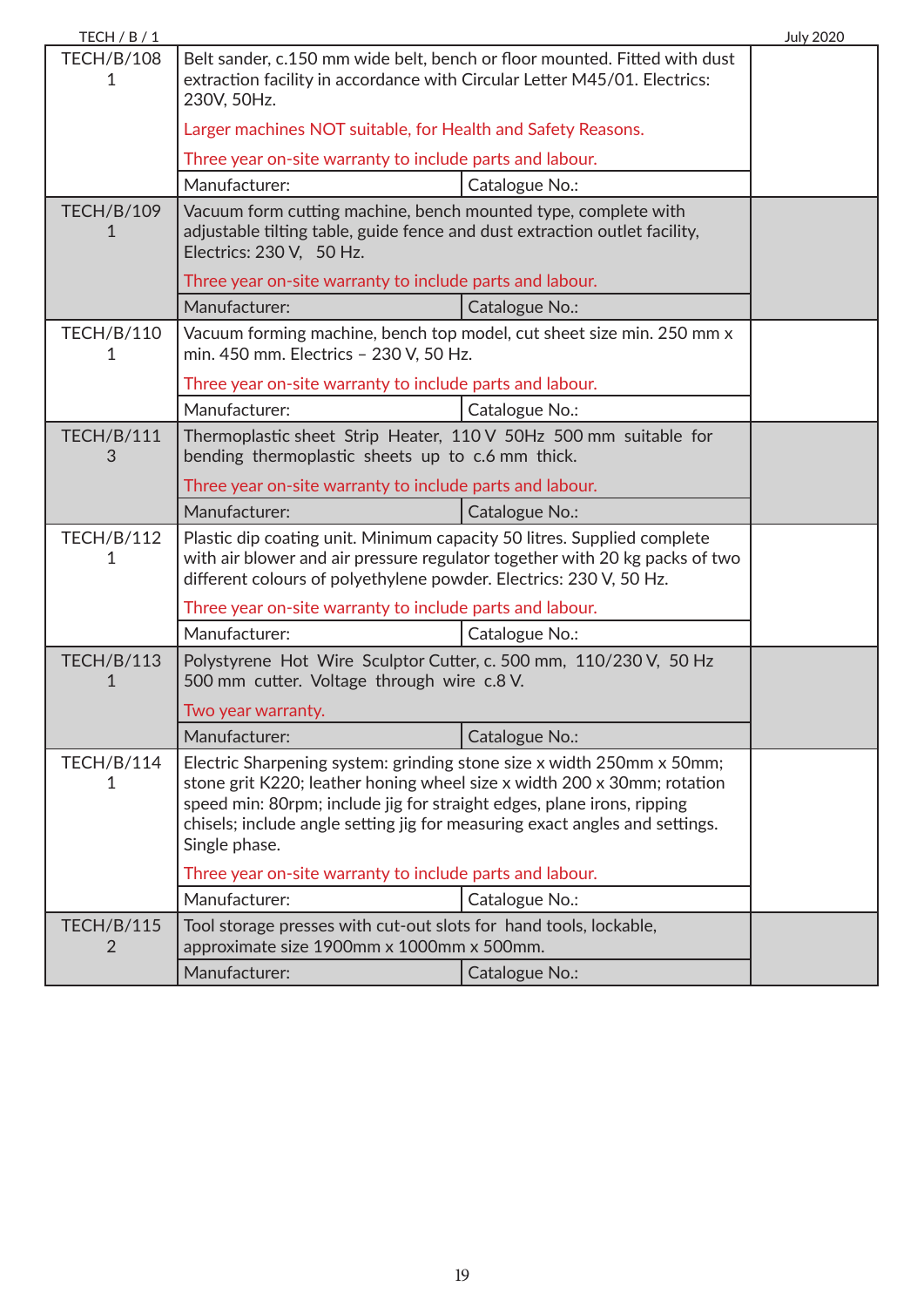| Section 2: Digital Technologies and Computer Aided Manufacturing (CAM) |                                                                                                                                                                                                                                                                                                                                                                                                                                                                      |                                                                      |           |
|------------------------------------------------------------------------|----------------------------------------------------------------------------------------------------------------------------------------------------------------------------------------------------------------------------------------------------------------------------------------------------------------------------------------------------------------------------------------------------------------------------------------------------------------------|----------------------------------------------------------------------|-----------|
| Code<br>Quantity                                                       |                                                                                                                                                                                                                                                                                                                                                                                                                                                                      | <b>Description and Specification</b>                                 | Cost<br>€ |
| <b>TECH/B/201</b><br>1                                                 | Laptop suitable to run laser cutter and 3D printer, to be supplied with a<br>case and wireless optical mouse.                                                                                                                                                                                                                                                                                                                                                        |                                                                      |           |
|                                                                        | 2 Year warranty.                                                                                                                                                                                                                                                                                                                                                                                                                                                     |                                                                      |           |
|                                                                        | Manufacturer:                                                                                                                                                                                                                                                                                                                                                                                                                                                        | Catalogue No.:                                                       |           |
| <b>TECH/B/202</b><br>1                                                 | Visualiser: Min. 13 MP Lens, Up to 4K at 30 fps Video, Built-In Mic,                                                                                                                                                                                                                                                                                                                                                                                                 | coverage A3 + (533x330mm), USB Interface & Power Connection to a PC. |           |
|                                                                        | 5 year warranty.                                                                                                                                                                                                                                                                                                                                                                                                                                                     |                                                                      |           |
|                                                                        | Manufacturer:                                                                                                                                                                                                                                                                                                                                                                                                                                                        | Catalogue No.:                                                       |           |
| <b>TECH/B/203</b><br>1                                                 | 3D Printer: Min volume area 100mm x 100mm x 100mm, Suitable<br>for education purposes (not DIY/home spec.) and capable of high<br>quality printing, user-friendly software based on open-source platform<br>(Compatible with Parametric Modelling software used in Design and<br>Communication Graphics (DCG)), Support materials such as PLA, Fully<br>enclosed print chamber, and Technical support must be available. Roll of<br>PLA to be provided with machine. |                                                                      |           |
|                                                                        | Two year on-site warranty to include parts and labour.                                                                                                                                                                                                                                                                                                                                                                                                               |                                                                      |           |
|                                                                        | Manufacturer:                                                                                                                                                                                                                                                                                                                                                                                                                                                        | Catalogue No.:                                                       |           |
| <b>TECH/B/204</b><br>1                                                 | Portable CNC design/vinyl cutter, with plotting area to 250 mm x 1000<br>mm to include appropriate computer operating software. 2 no. 1 metre<br>vinyl rolls to be supplied.                                                                                                                                                                                                                                                                                         |                                                                      |           |
|                                                                        | Three year on-site warranty to include parts and labour.<br>Manufacturer:                                                                                                                                                                                                                                                                                                                                                                                            | Catalogue No.:                                                       |           |
| <b>TECH/B/205</b><br>1                                                 | Laser cutter/engraver: CO2, workable on a variety of materials, minimum<br>engraving area 300mm x 300mm, accommodate minimum 100mm<br>thickness, minimum 30 Watt laser tube, open source software and driver,<br>Raster & Vector operating modes, single phase, must come with a Vector<br>grid, Air compressor and Fume extraction system, and Technical support<br>must be available.                                                                              |                                                                      |           |
|                                                                        | 2 year on-site warranty on machine and CO2 tube.                                                                                                                                                                                                                                                                                                                                                                                                                     |                                                                      |           |
|                                                                        | <b>NOTE:</b><br>Only 1 laser cutter to share between Engineering, Technology and<br><b>Construction Studies room.</b>                                                                                                                                                                                                                                                                                                                                                |                                                                      |           |
|                                                                        |                                                                                                                                                                                                                                                                                                                                                                                                                                                                      |                                                                      |           |
|                                                                        | If school offers any of these three subjects (or are getting an upgrade to<br>any of these rooms) they are entitled to get a laser cutter.                                                                                                                                                                                                                                                                                                                           |                                                                      |           |
|                                                                        | Location of laser cutter is identified on each of the room layouts.                                                                                                                                                                                                                                                                                                                                                                                                  |                                                                      |           |
|                                                                        | Manufacturer:                                                                                                                                                                                                                                                                                                                                                                                                                                                        | Catalogue No.:                                                       |           |

**Note:** Equipment to be commissioned and training provided where appropriate. Where servicing is required during the warranty period then the cost should be included in the tender price.